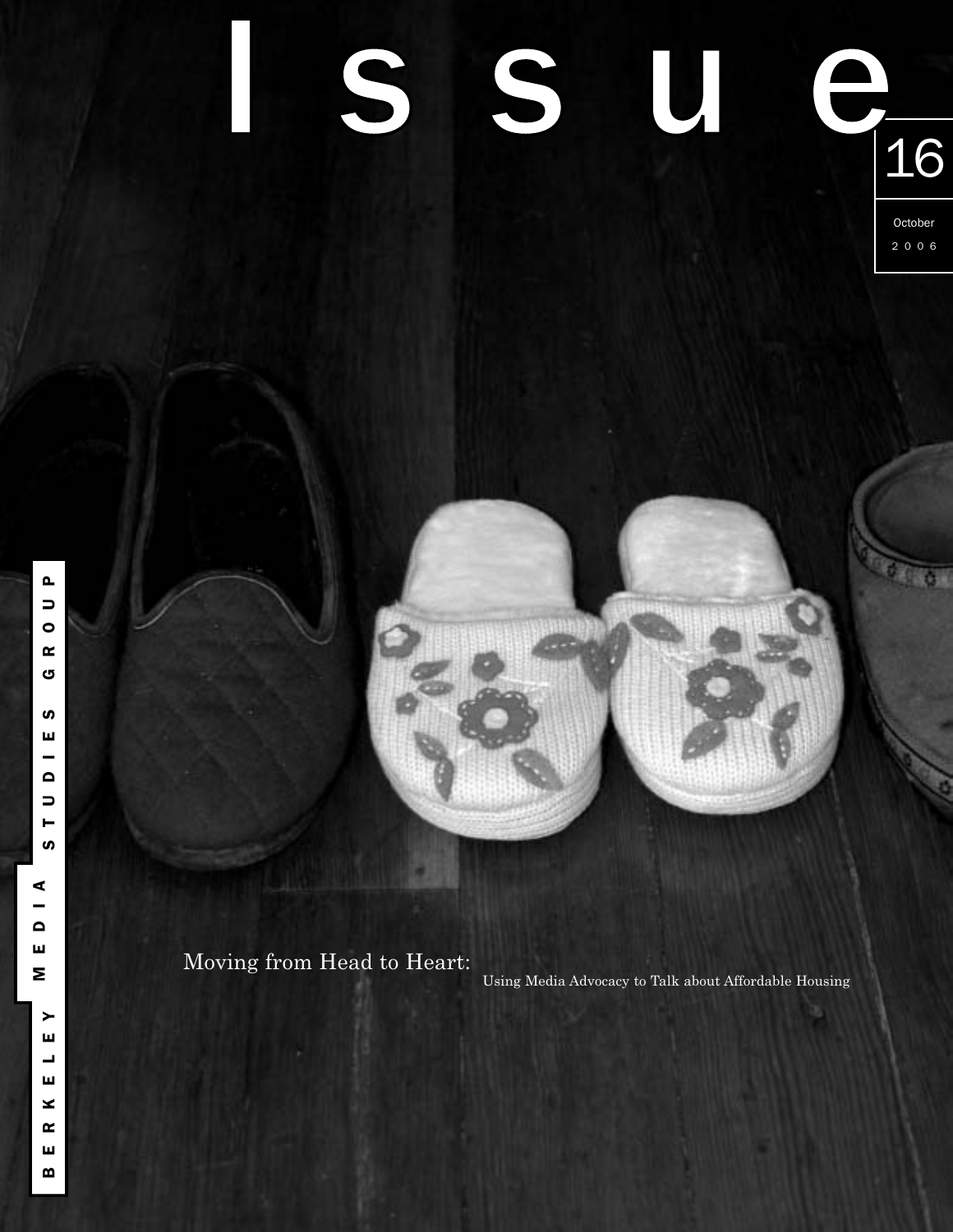# 2003

#### **Spring**

Affordable housing advocates leave the state legislature in Salem, Oregon, feeling disappointed and frustrated, not having attained their policy goals.

#### **October**

Neighborhood Partnership Fund convenes "Talking about Housing: A Media Working Group" where 30 participants hear Lawrence Wallack talk about the key elements of media advocacy. The meeting is the first of nine monthly media advocacy training sessions facilitated by Wallack.

#### **November – December**

Janet Byrd and Housing Authorities hold discussions with the Washington Low Income Housing Alliance which becomes the model for the new Oregon Housing Alliance.

# 2004

#### **January**

The Community Development Network and the Neighborhood Partnership Fund initiate an affordable housing messaging listserv. More than 40 listserv volunteers begin writing and submitting letters to the editor and opinion pieces in response to newspaper stories about housing.

#### **March**

Conkling Fiskum & McCormick run three focus groups in Multnomah, Washington, and Clark counties.

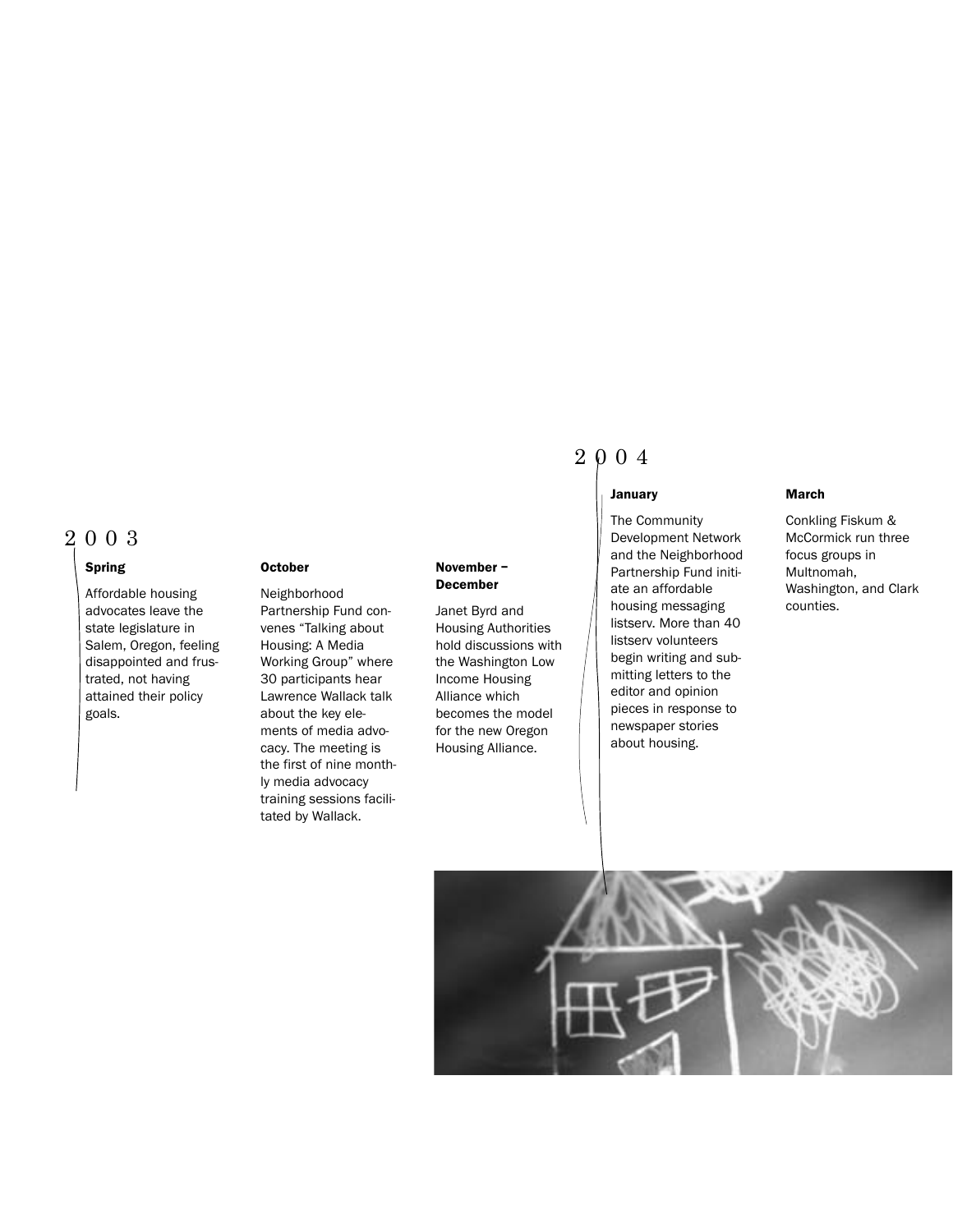# Moving from Head to Heart: Using Media Advocacy to Talk about Affordable Housing

This is the story of how a group of dedicated but frustrated affordable housing advocates learned to tell their story so it reflected their values and the values that resonated with policy makers. What they thought would be a simple refresher course in working with the media transformed their own understanding of affordable housing, how to talk about it, and, ultimately, what was done about it.

#### **April**

The Housing Alliance comprising local governments, housing authorities, housing providers, and nonprofit partners concerned about housing, the economy, hunger, health care, land use, poverty, and education — is formed to foster champions for affordable housing among policy makers, raise housing as a priority issue in the state legislature, and secure a sustainable source of funding for affordable housing.

#### **September**

McCaig Communications and Opinion Research conducts a poll to probe public awareness and general attitudes about affordable housing; identify affordable housing priorities and key beneficiaries; further test different messages and messengers; and examine reactions to a Real Estate Transfer Fee. Flagship messages about fairness and opportunity emerge from the poll.

#### **November**

Media Working Group participates in advanced media advocacy training with Lori Dorfman and Larry Wallack.

2005

#### **Spring**

Affordable housing group representatives return to Salem as Housing Alliance members to advocate for affordable housing funds and policies during the 2005 state legislative session. Two of four agenda items are won. Lobby Day, February  $1<sup>st</sup>$ , is a highlight, with many participants commenting on how legislative visits were easier with the new messages.

# 2006

#### **April**

Portland City Council enacts resolution to establish an urban renewal set-aside for affordable housing, advocates' priority issue.

#### **July 2004 – April 2006**

Hired by the Neighborhood Partnership Fund, Renee Davidson of Grassroots PR conducts media advocacy training sessions for executive directors, board members, and other organizational leaders who communicate with the media or policy makers.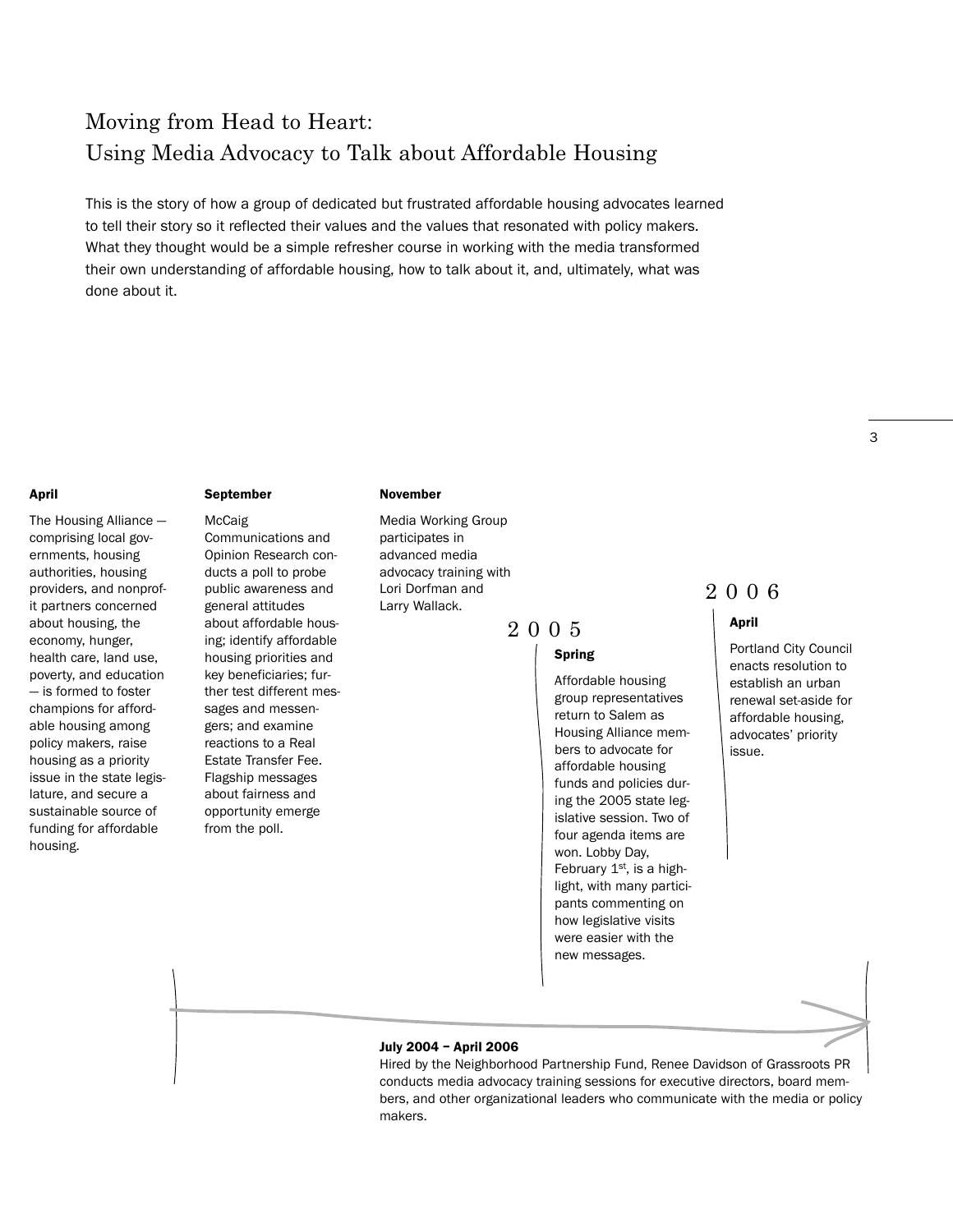#### A Diffuse Approach to Housing Advocacy and the Seeds of a Coalition

The story begins in 2003 when Oregon was fast becoming one of the most expensive housing markets in the country. The cost of owning a home in Oregon had been rising dramatically, and in both the cities and rural areas, rents had been rising steadily as well. The growing expense of either owning or renting safe, decent housing was becoming increasingly out of reach for low-income Oregonians. Advocates knew that the need for state and local jurisdictions to provide public funding for affordable housing was more important than ever.

But despite their in-depth knowledge and fierce passion, advocates for affordable housing had been getting nowhere with the Oregon legislature. "We were getting our butts kicked," said Michael Anderson of the Community Development Network, a trade association representing 20 community development corporations in the Portland metropolitan area. Anderson and other advocates, including Janet Byrd of the Neighborhood Partnership Fund, had come to Salem, Oregon's state capital, to promote affordable housing policies during that year's legislative session. But the advocates couldn't even get a committee hearing on any of their proposed bills.

The advocates' primary policy goal was to persuade the state legislature to exempt Portland from a 1989 law that blocks local jurisdictions from instituting Real Estate Transfer Fees. These fees on real estate transactions can serve as an ongoing source of funding for affordable housing. Some advocates believed such a fee could generate \$30 million annually in the Portland metropolitan area to help shelter low-income individuals. Yet not all the affordable housing advocates agreed that the Real Estate Transfer Fee should be the primary policy goal. The Housing Lobby Coalition, a group that had joined together to enact Oregon's first Housing Trust Fund in the early 1990's, like Anderson's group, was advocating to preserve Oregon's Housing Trust Fund and to extend the "sunset clause" on the Affordable Housing Tax Credit. But the Housing Lobby Coalition did not support the Real Estate Transfer Fee because it did not believe it was politically feasible.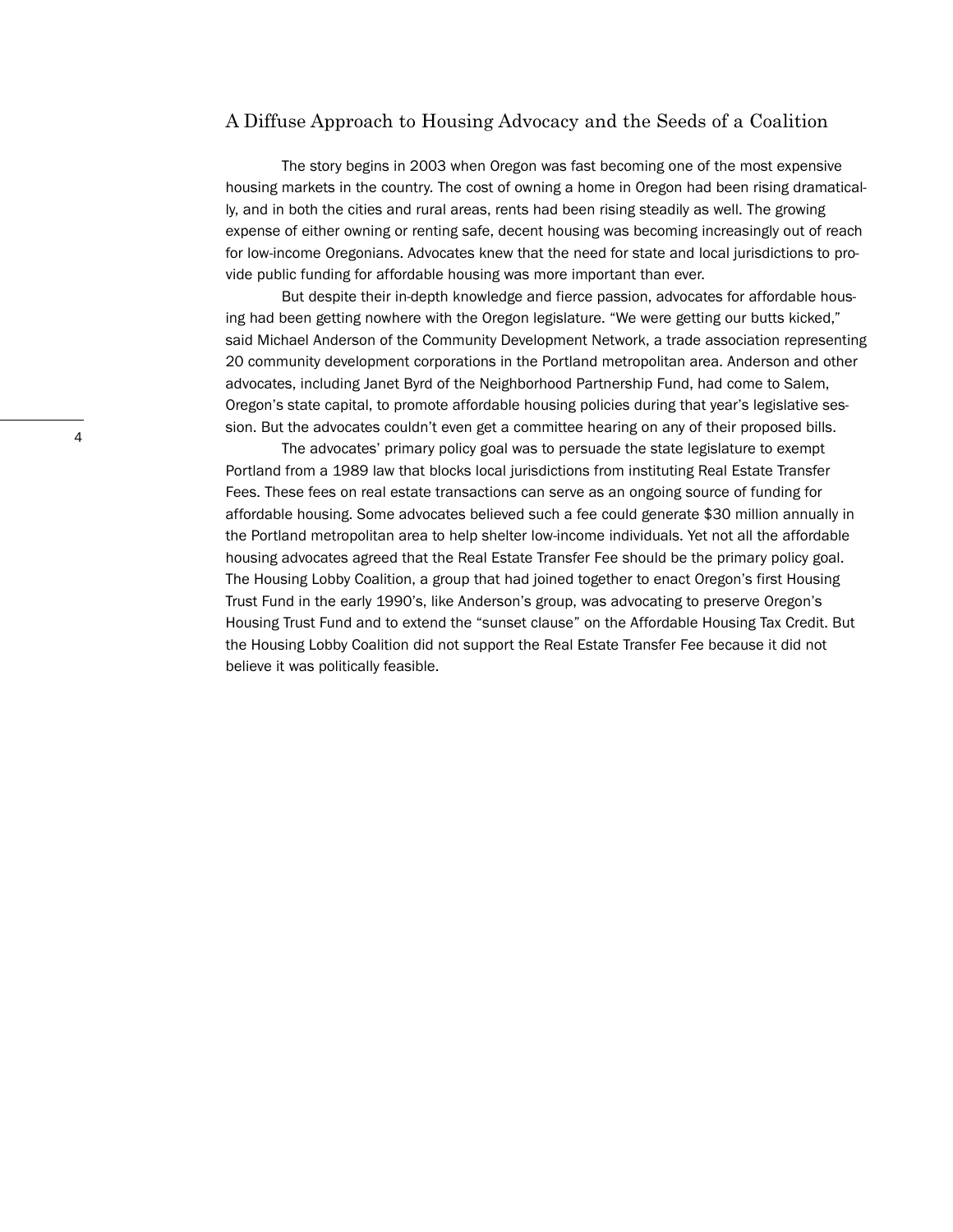Paul Rainey, lobbyist for the Association of Oregon Housing Authorities, a collection of 23 statewide agencies that manage public housing and federal rent assistance programs, lamented that housing groups both inside and outside the Housing Lobby Coalition too often worked at cross-purposes. "We were always checking on each other, making sure another group wasn't doing something that hurt our interests," said Rainey.

The increasingly fragmented approach to housing was starting to hurt everyone.

The advocates' frustration drove them to reassess how they did their work. Over the years, housing advocates had frequently talked with legislators in Salem and distributed fact sheets describing their policy goals. These tactics and others, such as maintaining a media list and issuing news releases, had helped these groups win some housing victories at both city and state levels. But efforts to obtain significant regional or statewide policies were failing, and had been faltering for some time. While the advocates were able to push through some small bills that year, they could not prevent the state legislature from removing \$6 million from the Housing Trust Fund. Nor were they able to get the life of the Affordable Housing Tax Credit extended. The Real Estate Transfer Fee, the "Holy Grail" in the eyes of some advocates, seemed no more attainable than it had been when the Portland housing advocates first started pursuing the policy more than 13 years before.

Like Michael Anderson and Janet Byrd, Paul Rainey and his allies had hoped to accomplish more during the 2003 state legislature. "That was a frustrating session…overall we saw a reduction in available funds for affordable housing, as we were losing to other politically popular issues," Rainey said. Highlighting how diffuse their advocacy approach had been, he concluded, "We didn't have a strong voice or collaboration." Advocates felt that if affordable housing were to make it onto the legislative agenda the next time around, the housing groups would have to try something new.

> *The increasingly fragmented approach to housing was starting to hurt everyone.*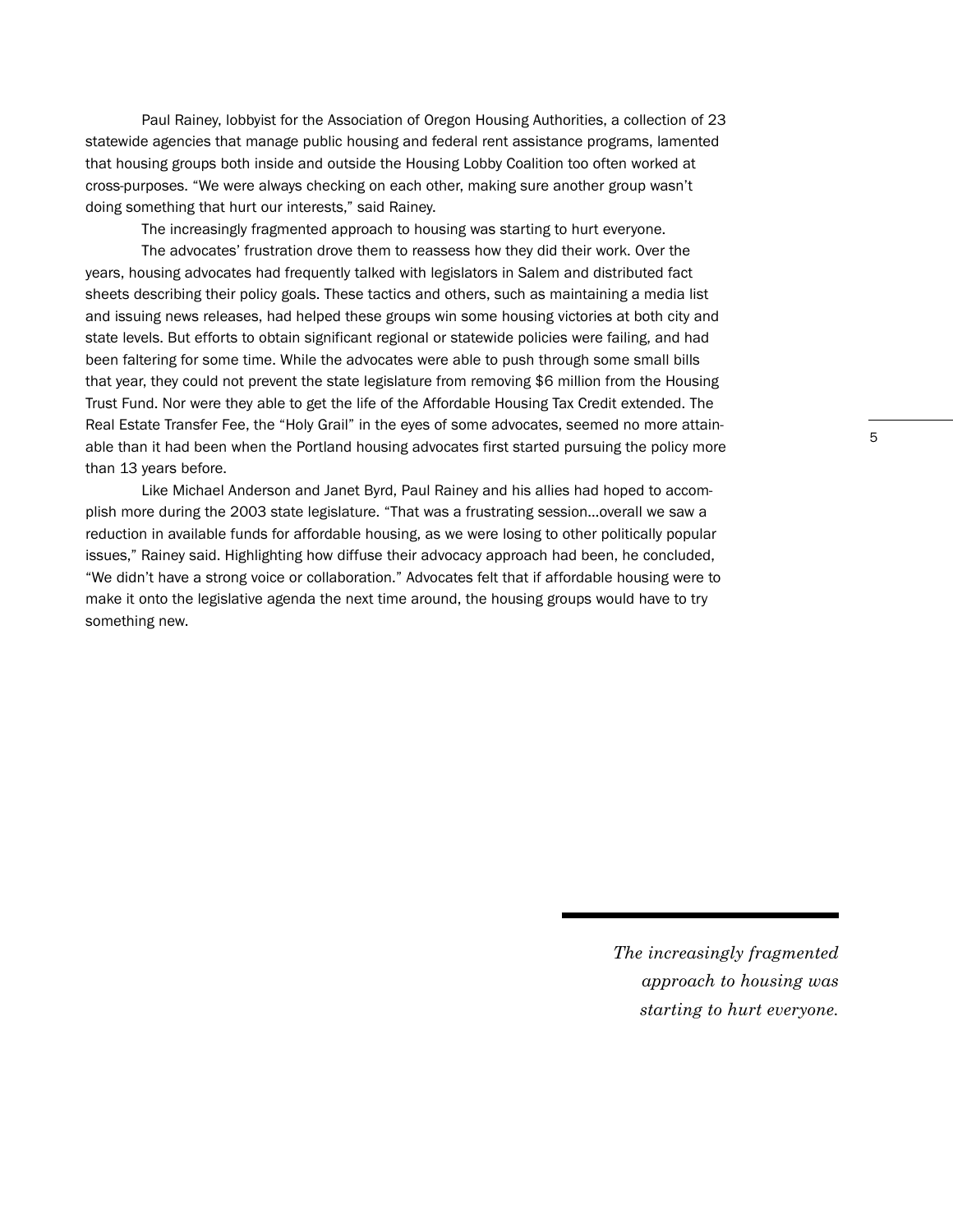### Trying a New Strategy: Emulating a Successful Coalition

While housing advocates were experiencing frustrating defeats in Oregon, a powerful housing coalition was at work elsewhere, communicating with a state legislature that routinely allocated millions of dollars for affordable housing on an annual basis. In the state of Washington, the 15-year old Washington Low Income Housing Alliance had advocated early on for the dedication of \$100 million per biennium for affordable housing. By 2006 Washington State's biennial spending had grown to \$120 million. In 2003, a significant win for this alliance was the enactment of a document recording fee to support affordable housing at the county level. According to Byrd, Anderson, and Rainey, this coalition's success is due to the broad base of political support it has obtained for affordable housing through forging a coalition of constituents that share broad affordable housing goals, such as housing authorities, affordable housing organizations and other nonprofits, and local governments. After the 2003 state legislative session, Byrd and the Oregon state housing authorities began meeting with Washington Low Income Housing Alliance representatives to explore whether Oregon could apply a similar approach.

The advocates regrouped. Janet Byrd, working for Neighborhood Partnership Fund (NFP), focused on developing a coordinated statewide strategy with the state's community development corporations. NFP strengthened ties with *Affordable Housing Now!*, an alliance formed the year before by the Community Development Network, a tenants' association, and an environmental livability coalition to launch housing policy campaigns on behalf of Portland area residents. NPF continued to collaborate with community development corporations and other partners to support the creation of affordable homes and economic opportunities for low-income Oregonians. The seeds for collaboration were sown.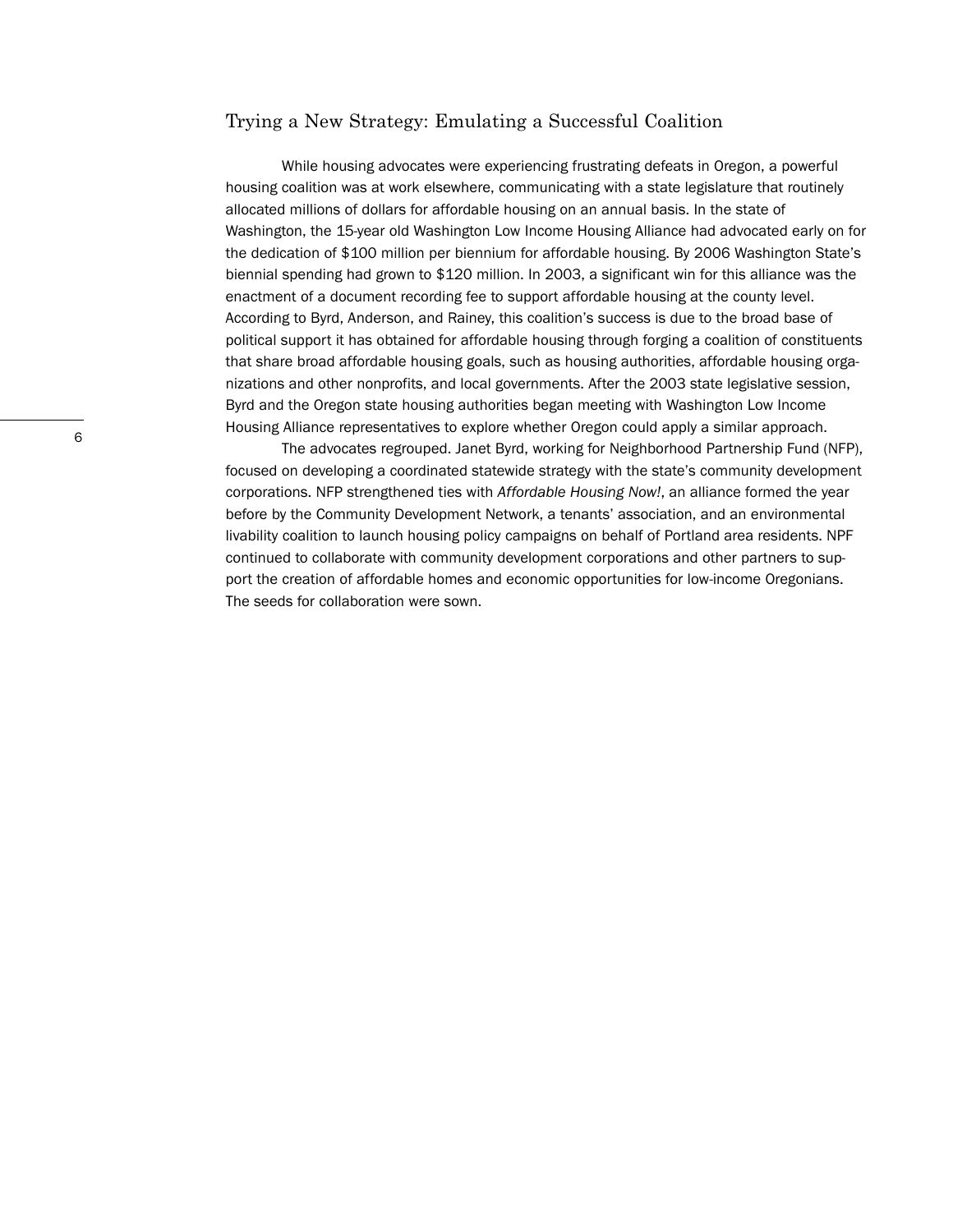# Trying a New Strategy: Media Advocacy Training

While exploring the model for Oregon, Byrd learned that the Oregon Hunger Relief Task Force had received media training that helped it shape its hunger message around underlying poverty issues and move hunger advocacy efforts forward. Byrd decided to bring similar training to the affordable housing world. She asked Swati Adakar, the task force's trainer, to facilitate a meeting with some of Oregon's housing organizations, which she convened on October 22, 2003. The purpose of the meeting was to help these groups advocate more effectively for increased affordable housing resources. Some organizational members balked at the idea, claiming that they already knew how to do advocacy. But 30 participants appeared at the first meeting, called "Talking about Housing: A Media Working Group." Lawrence Wallack, Dean of the College of Urban and Public Affairs at Portland State University and Berkeley Media Studies Group founding director, was invited to talk at the group's second meeting.

# **The Oregon Hunger Relief Task Force and the Oregon Food Bank }**

The Oregon Hunger Relief Task Force is a quasi-governmental organization comprising nonprofit organizations, state agencies, and the stage legislature. The Oregon Legislature created this task force in 1989 to advocate for programs and policies to eliminate hunger statewide. In the early 2000's, task force members participated in a series of media advocacy training sessions in which they adopted "family economic stability" as a prevailing frame for the hunger issue. Task force members used talking points that emerged from this frame in meetings with governor's office representatives, and later the governor made hunger a priority issue during his first term. The updated version of the task force's five-year strategic plan begins by stating that families are at risk of hunger when shelter and other basic needs are not met.

The Oregon Food Bank (OFB) is a member of the Oregon Hunger Relief Task force. This food bank runs a statewide network of 894 hunger-relief agencies serving Oregon and Clark County in Washington. As a member of the Housing Alliance, the Oregon Food Bank is a significant and well-respected ally of affordable housing. Reputed as an efficient, effective, and financially responsible organization, the OFB was selected in 2005 as Oregon's most admired nonprofit. In a poll conducted between August and September 2004 on behalf of affordable housing advocates, the Oregon Food Bank ranked more highly than other nonprofits, neighborhood associations, law enforcement personnel, small businesses, educators, and religious leaders as a "very believable" affordable housing messenger.

7

}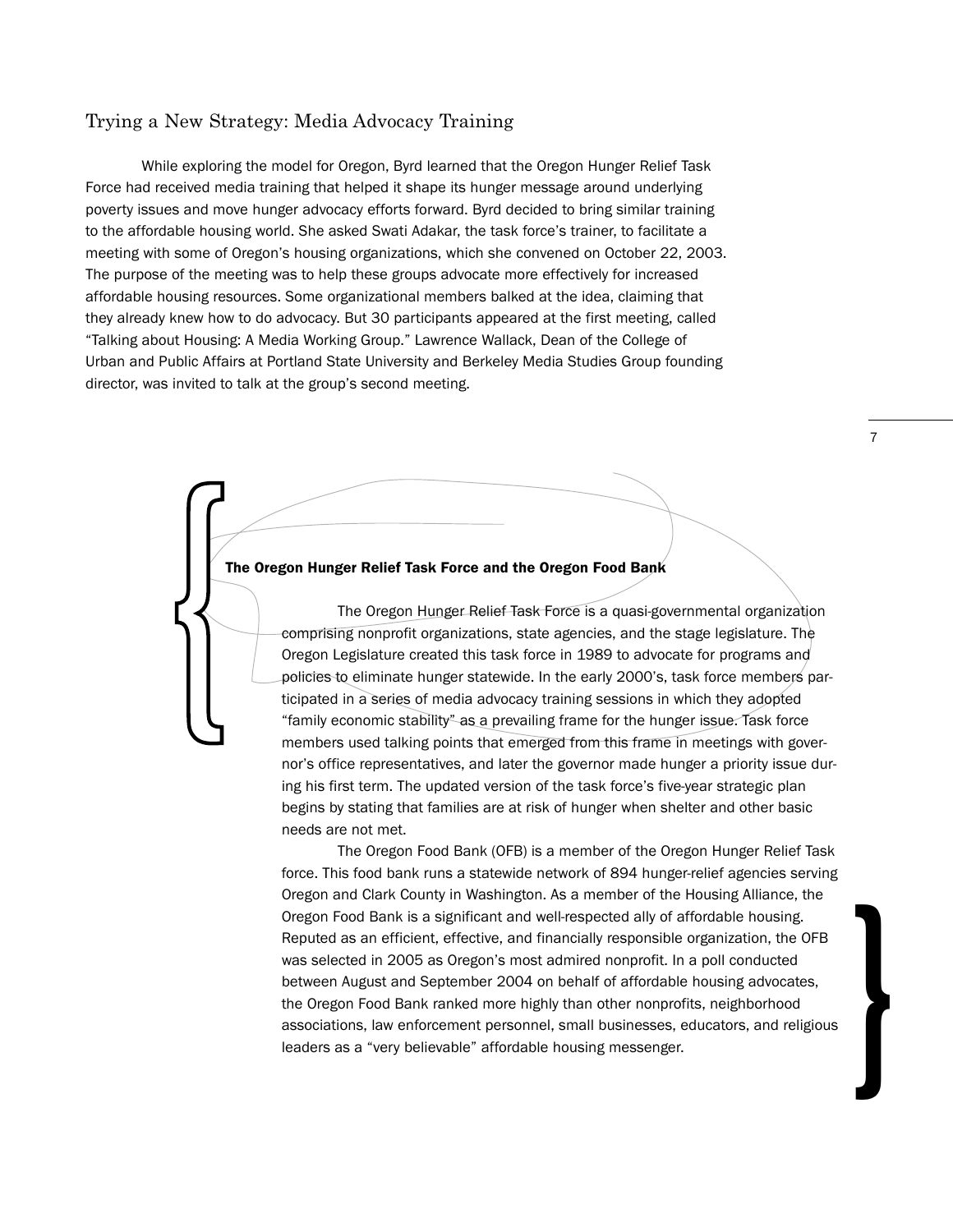During that meeting, Wallack described the key elements of an effective advocacy strategy, of which media advocacy was a part. $1$  The advocates learned that they should have a shared understanding of what needs to change articulated in terms of clear policy goals. They should identify political opportunities to advance their desired policy changes, and mobilize resources to capitalize on these opportunities. They needed to identify their allies and opponents. They also needed to frame the issue effectively to communicate their core values and clearly identify who is responsible for the problem and its solution.

After that session, the training participants came to be known as members of the "Media Working Group," which was to meet almost monthly with Wallack for nine months. Lori Dorfman, the director of Berkeley Media Studies Group, conducted an advanced training with Wallack during one of the later sessions. Throughout this period, the group participated in "framing" exercises, learned about "authentic voices" and "social math," gained practice talking with reporters and writing letters to the editor and op-eds, explored policy options, and looked for political opportunities to mobilize for change. "Those nine months were an absolute watershed for us," said Anderson.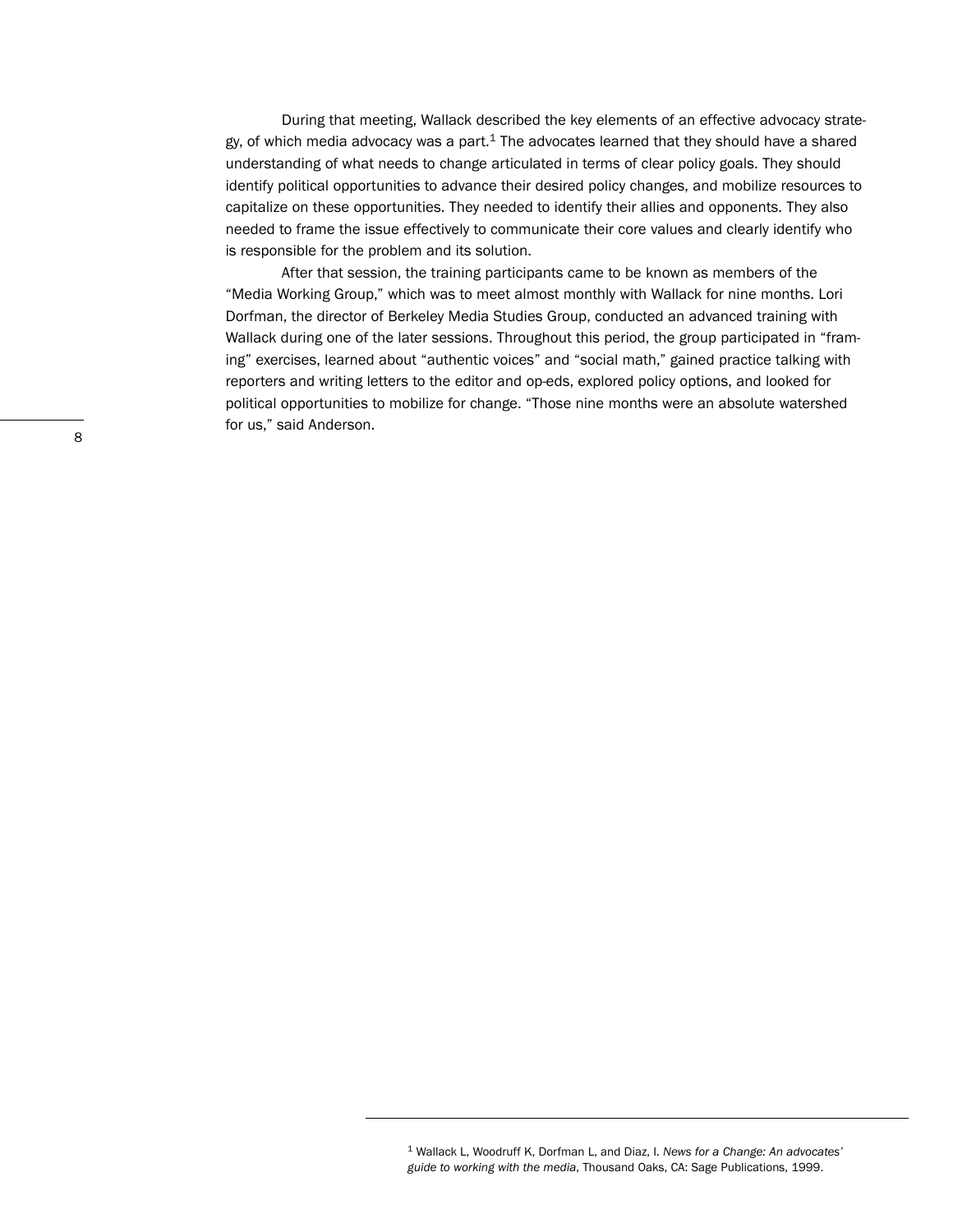**Media Advocacy** is the strategic use of mass media to support community organizing to advance a social or public policy initiative. A *media advocacy plan* is the set of strategies and tactics used to attract journalists' attention and frame an issue or proposed policy in the news.

**Social Math** is the practice of making large numbers comprehensible and compelling by placing them in a social context that provides meaning. To do this, advocates break down numbers by time or place, or compare numbers with familiar things. One example: "There will be 2,200 homeless children in Portland this school year. That many children would fill 80 school buses. Placed end to end, that's enough buses to ring the entire downtown area."

strategies and catearistic and the method of the method of connections, who relies on a diversion of the method of the method of the method of the proposed policy in the news.<br> **Social Math** is the practice of making large **Authentic Voices** are people with direct experience who bring that experience to their advocacy. Authentic voices can tell their story and express a desire for change from a personal perspective and attach the details of their lives to a policy solution. For example, members of Mothers Against Drunk Driving are authentic voices because they have lost loved ones in alcohol-related crashes. Persons who must rely on affordable housing to make ends meet are effective authentic voices for this issue. Mary Latourette, an authentic voice, was featured in a May, 2005, *Daily Journal of Commerce* article about federal housing cutbacks. This affordable housing resident, who relies on a monthly disability check for her expenses, was quoted as saying, "At the end of the month, I have to choose between food and medication."

> **Framing** is about how people derive meaning from the world around them. Linguists talk about frames as structures residing in our brain, like ready-made storylines, that let us "fill in the blanks" so cues in the world around us make sense. An easy frame to cue in American culture is Rugged Individualism — the idea that if you work hard you can succeed (or, the reverse, that if you fail it's your own fault). Media scholars talk about the specific ways that language and images in news stories shape the way people think about an issue. Every news frame suggests, even if it doesn't state outright, what the problem is and who is responsible for causing it and fixing it. As early as 1922, Walter Lippmann talked about how the news triggered the "pictures in our heads" so that we could tell ourselves a story about whatever was happening those pictures in our heads are the frames we come with that get shaped and reshaped by our direct experience and what we experience through the media.

> **Safety Phrase** is a transition phrase that allows advocates to return to a key message they want to convey in an interview. This phrase can be used if advocates lose their train of thought or if they are asked a question that could derail them from communicating their main points within the interview's short time frame. Examples include, "remember, we're talking about giving folks the opportunity to build better lives" or "it's important to keep in mind that we're talking about giving children the opportunity to succeed in school." The safety phrase makes sense no matter what comment or question precedes it.

**Definitions**

}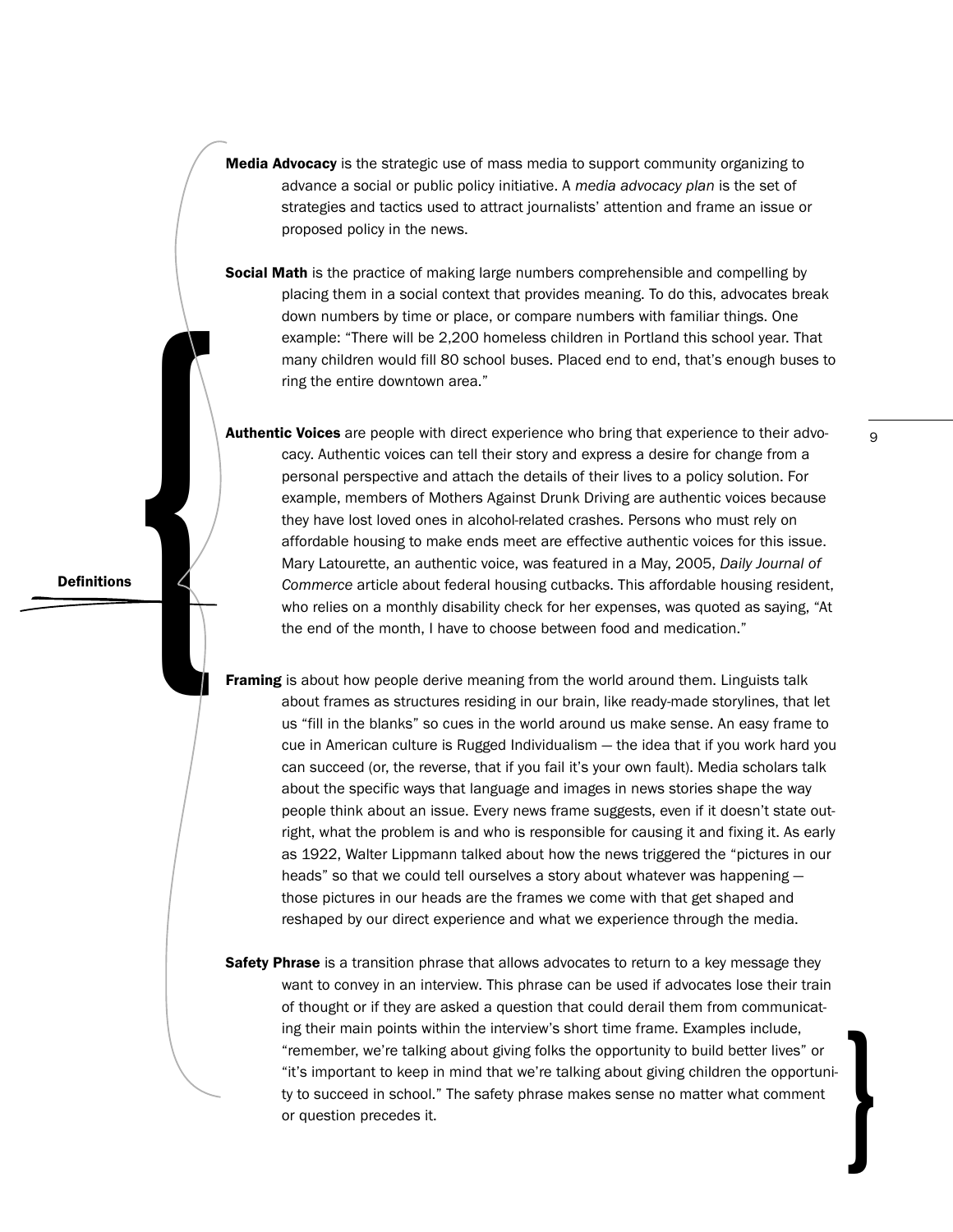#### Getting the Frames and Messages Right

The idea of talking about issues within larger frames was a revelation for the Media Working Group. "At the end of that first session," said Anderson, "everyone was mesmerized." The group realized that their talk had habitually emphasized providing information. Prompted during the second meeting to define "affordable housing," the group's responses went something like this:

Affordable housing is affordable to people earning less than 80% of the median family income so that they are not spending more than 30% of their income on rent and utilities.

"Wallack told us 'you aren't going to convince anybody about anything if you talk like that,'" Anderson remembers. Beth Kaye of Portland's Bureau of Housing and Community Development added, "It's almost as though we had been talking about tightening a bolt on the rear assembly of a car, which actually might have been more understandable to people."

The group found the discussion about message levels especially helpful. Using a rubric first developed by cognitive linguist George Lakoff, the workshop covered how to differentiate between three levels of messages: (1) the expression of overarching values; (2) the general issue being addressed, such as housing in this case; and (3) the policy details relating to the issue.<sup>2</sup> The advocates learned that they had been able to talk about Level 3 policy details, but hadn't been emphasizing their Level 1 values. But if they were to make the case effectively they would need to use all of these message levels to help shape the way people think about housing issues and advance their policy goals.

"It took us three months to define 'affordable housing' with something that wasn't jargonized," said Anderson. "We were so entrenched with statistics and industry terms. We were great at talking at the policy level. But this isn't what was going to change people's hearts; it was too technical. If we continued to talk on this level, we were going to be trumped by our conservative counterparts." After lots of practice, at the end of the third month the Media Working Group had arrived at a definition that focused on Level 1 values of fairness and equity using simple, clear language: "Housing should be affordable enough to be able to pay rent and still put food on the table."

The Media Working Group also learned that they had been spending too much time talking about the problem and not enough time focusing on the solution. "If we had five minutes to talk to people," said Anderson, "we would spend 4.5 minutes talking about how serious the need was. We should have spent just one minute on the need and the rest of the time on why that need is important in terms of values, how it matches what people care about, and what action should occur because of the need." Anderson was articulating another important lesson for advocates. Wallack recommended that they structure their messages to contain three components, clearly conveying (1) what's wrong, (2) why it matters, and (3) what should be done about it, with most of the emphasis placed on the second and third components.<sup>1</sup>

<sup>2</sup> Dorfman L, Wallack L, Woodruff K. (2005) More than a Message: Framing Public Health Advocacy to Change Corporate Practices. *Health Education and Behavior*, Vol. 32 (3): 320-336.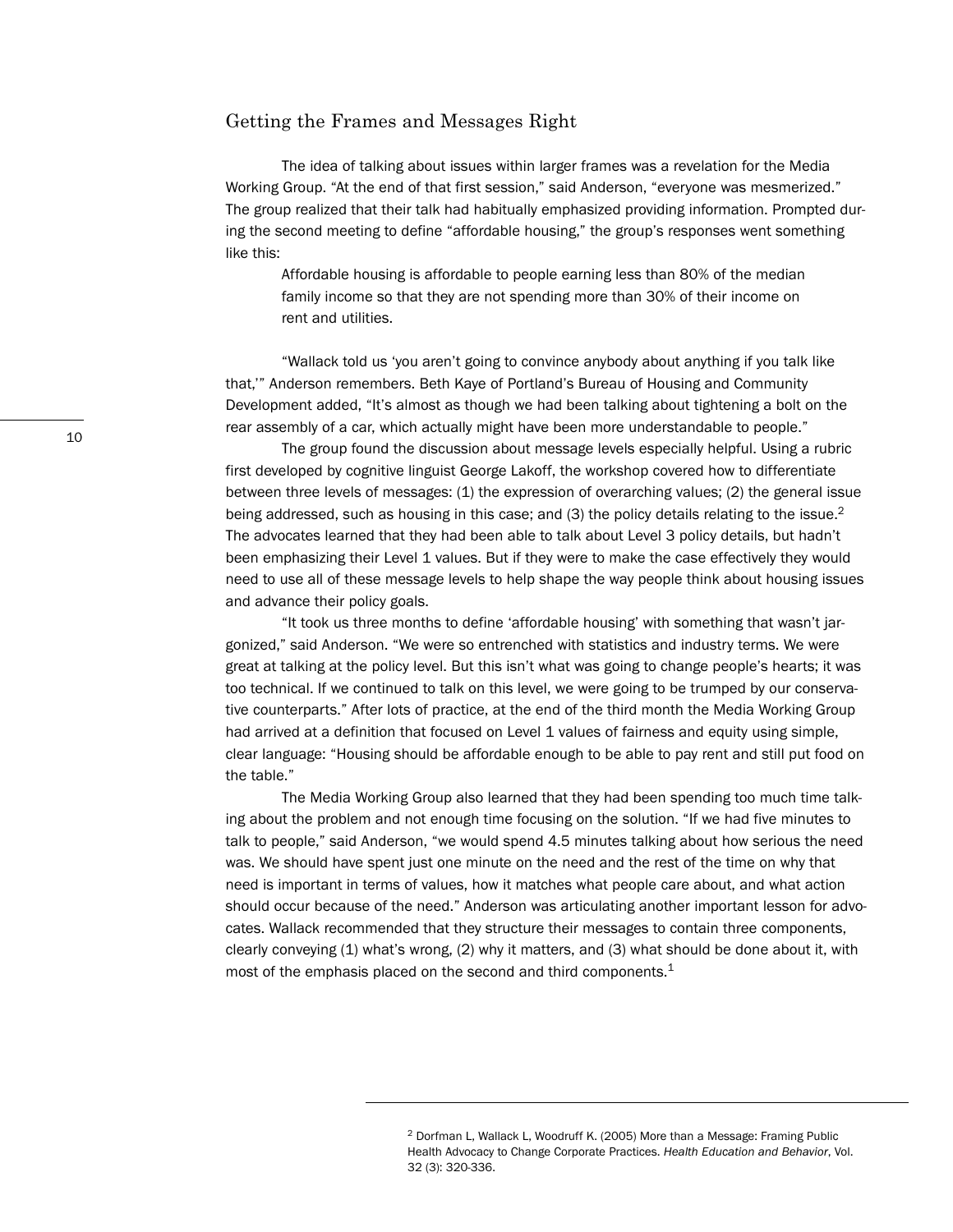#### **Focus Groups**

To develop their core frames and messages, the Media Working Group decided to learn directly from the public what resonated with them relative to affordable housing. The group hired communications firm Conkling Fiskum & McCormick to run focus groups in three Portland metropolitan area counties (Multnomah, Washington, and Clark) in early 2004. Twelve messages were tested in the focus groups, which Kaye and Byrd had narrowed down from approximately 40 generated by the Media Working Group. Each focus group comprised 10 male and female participants from a range of racial, ethnic, and socioeconomic backgrounds.

The focus group findings were presented to the Media Working Group in March 2004. Statements that focus group participants found persuasive focused on giving adults and children opportunities to succeed and build better lives. Another message that worked well with participants centered on rewarding people for their efforts: "Hardworking people should be able to afford housing and still have money left over for food and basic necessities." The notion that investing in housing is good for the economy because it creates local jobs — a message the advocates had used frequently in prior campaigns — did not work as well. Participants also were less persuaded by the idea of affordable housing as an investment that helps communities save money on healthcare and public safety.

> *Housing should be affordable enough to be able to pay rent and still put food on the table.*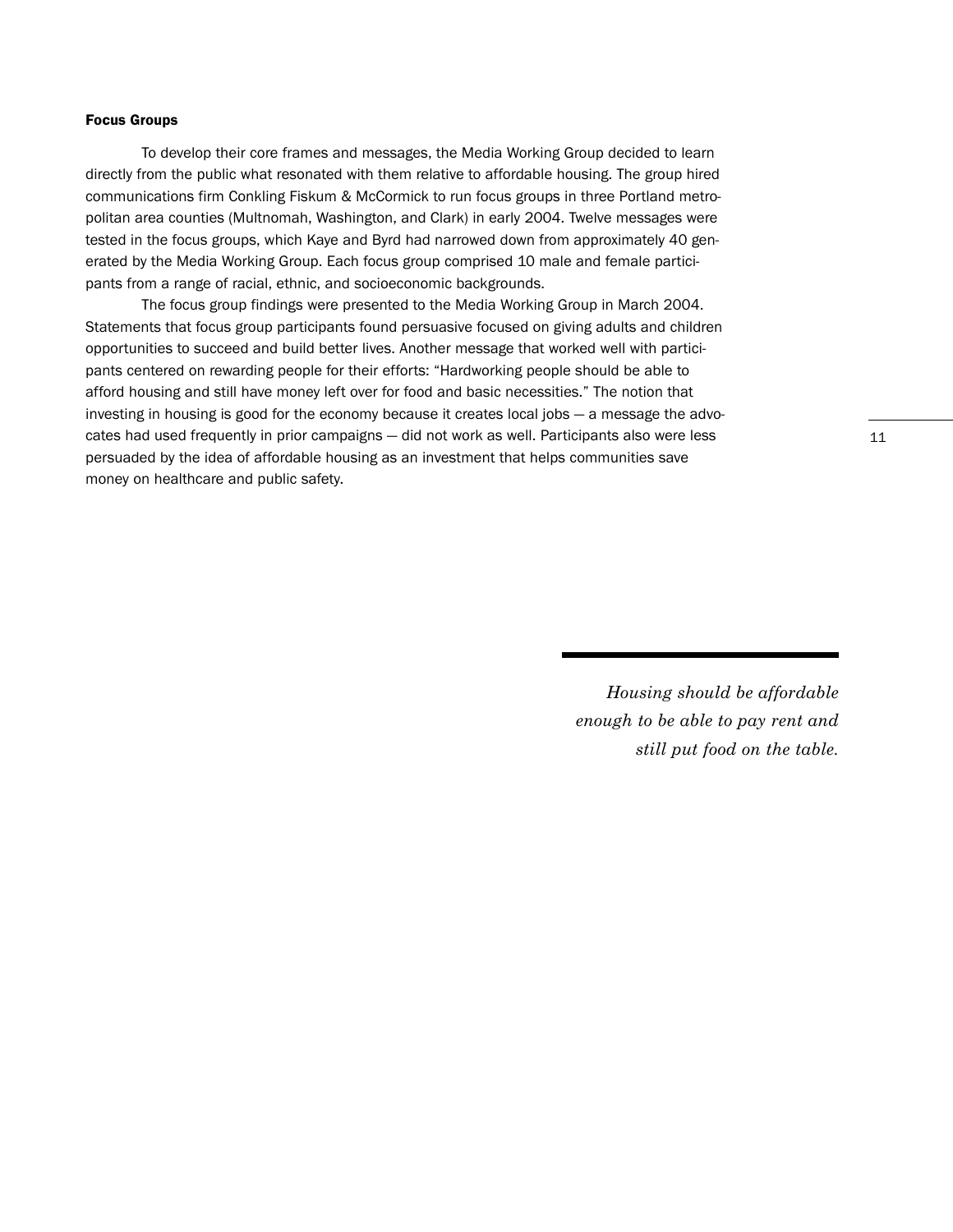#### **Polling**

The focus group messages shaped a poll conducted by Patricia McCaig of McCaig Communications and Opinion Research in the fall of 2004. The specific purposes of the poll were to probe public awareness and general attitudes about affordable housing and its spokespersons; identify affordable housing priorities and key beneficiaries; examine reactions to their key policy goal, the Real Estate Transfer Fee; and further test different messages and messengers. Shortly after its completion, results of the poll, which was funded by the Enterprise Foundation and Living Cities, were presented to the housing advocates. "We found that the door they had been trying to go through…they hadn't even gotten it unlocked and opened," said McCaig.

An important finding was that a large number of respondents believed that low cost or affordable housing was available in their communities, with more than half of the respondents saying that affordable housing was "somewhat" or "very" available. When participants rated the 10 most important issues facing their community, low-cost housing ranked last behind healthcare and education. Despite the fact that the housing organizations had been carefully documenting the tremendous need for affordable housing, the public's perception of the problem did not match the reality. "The compelling need for affordable housing wasn't very stark for the public as compared to other priorities," McCaig concluded. For the advocates, finding this out "was a real jolt."

# **Figure 1 Messages with which most poll respondents strongly agreed** 86% Hardworking people should be able to afford housing and still have enough money for food and basic necessities. 81% Children deserve an opportunity to succeed in school and life, which is tied to having a stable home. 77% Housing gives people an opportunity to build better lives. To **1990**

- succeed you need a place to call home.
- 76% It's only fair that everyone has a safe, decent place to live.

Source: McCaig Communications & Opinion Research, Inc.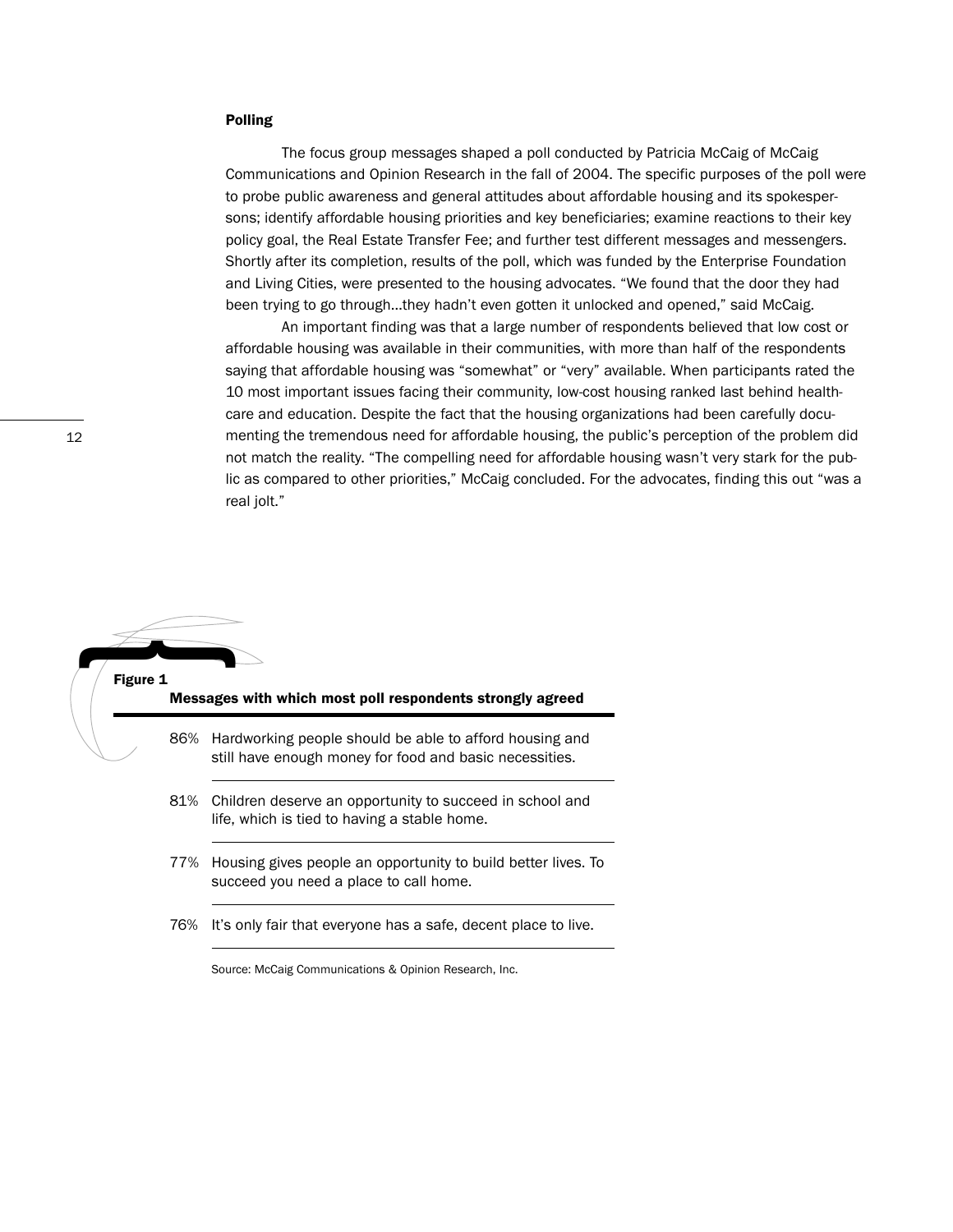McCaig found that people identified with statements that expressed the values of hard work and reward for effort, children and family, and the opportunity to succeed in life (see Figure 1). Some of these evoked the values of personal achievement and individual responsibility, dominant frames in our society. Participants' responses to statements like this seemed to reflect fears that "you could lead productive lives and play by all the rules, but still find yourself not being able to afford housing," said McCaig. There might have been some unease that "this could happen to someone's mother, brother, or child."

Anderson later commented that referring to working people rather than low-income people was an important shift. "If you focus only on poor people," he said, "you help perpetuate the myth that poor people don't work." The research also revealed that the public believes that seniors, people with disabilities and single parents ought to have housing they can afford. As a result of this analysis, the Media Working Group deleted "low income" from its core statements.

These four statements became the flagship messages of the Media Working Group's new media advocacy campaign. In the October 4, 2004, issue of its electronic newsletter, Community Development Network aptly explained the reason: "As housing advocates, we need to constantly remind folks of the 'why' behind the work that we do, and give them a big-picture frame to fit our work into. For example, talking about housing as creating opportunity fits into the bigger frame of America as 'the land of opportunity,' and makes people feel good about the ideas that follow."3

<sup>3</sup> Advocates Learn to Talk about Housing: Putting Values in the Forefront. CDN Electronic Newsletter October 4, 2004. Available at http://www.cdnportland.org/CDN\_news\_100404.html.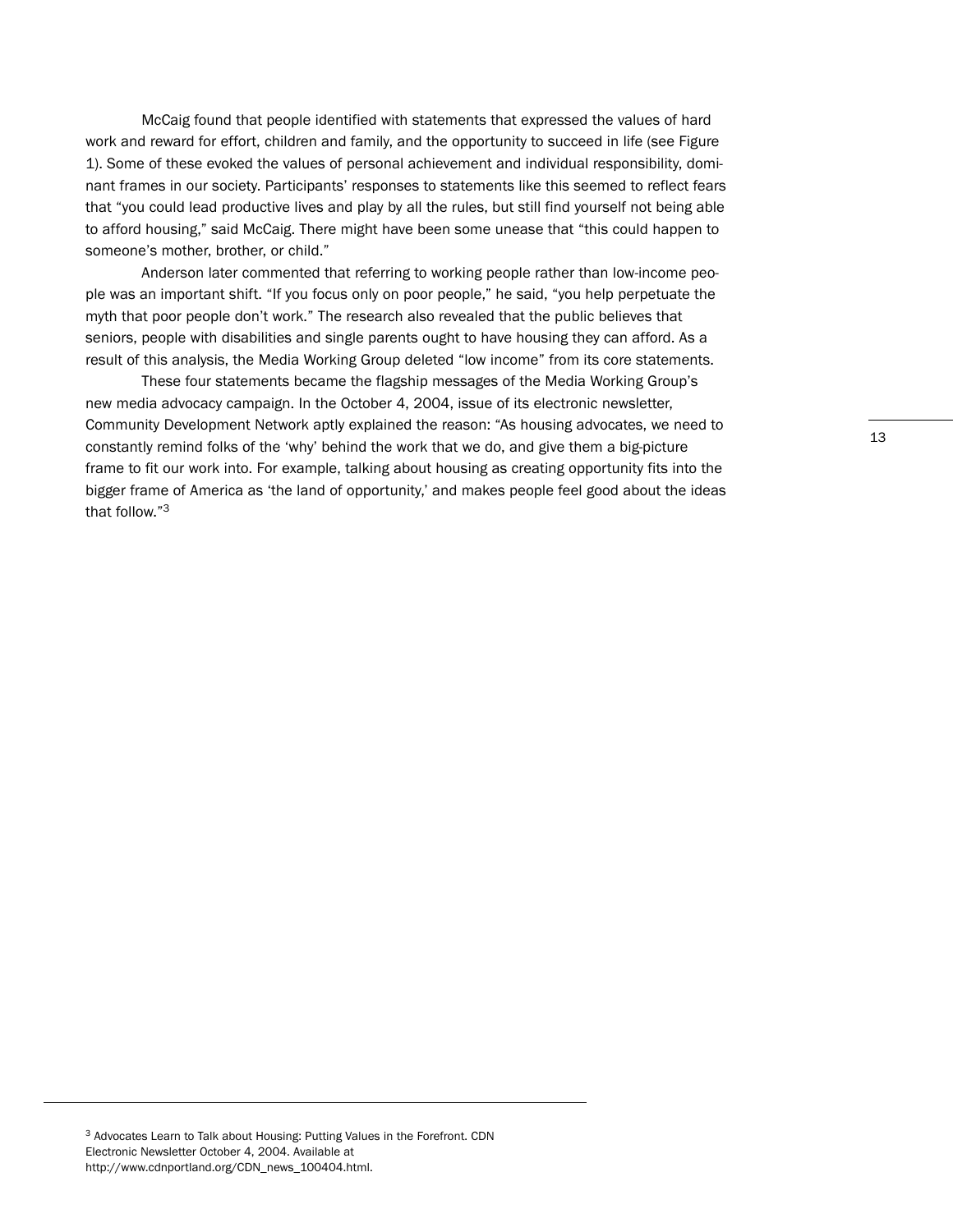#### You Can't Have a Media Advocacy Strategy without an Overall Strategy

As the polling phase of its work neared completion, core members of the Media Working Group turned more of their attention to developing an overall strategy, which included building new alliances and setting new policy goals and targets (those with the power to implement the policy change). "Media advocacy did not stand alone," said Anderson. "It had to be part of an integrated plan. The messaging does not guide the target. First you identify the target, and bring the messages to them. We had begun to think about this already, but the training helped hammer this home."

#### **Forging a New Coalition**

Through communications with their Washington neighbors, Byrd and others had come to the conclusion by now that the advocates should build a new statewide coalition patterned after the Washington Low Income Housing Alliance. The media advocacy training confirmed that they were on the right track in this pursuit; framing the issue differently had created a new opportunity to form new partnerships among a wider spectrum of organizations that shared the housing advocates' broad goals.

With the Washington Low Income Housing Alliance serving as a model, core Media Working Group members began reaching out to form a strong and diverse alliance of constituencies to work together on securing significant money for affordable housing. These constituencies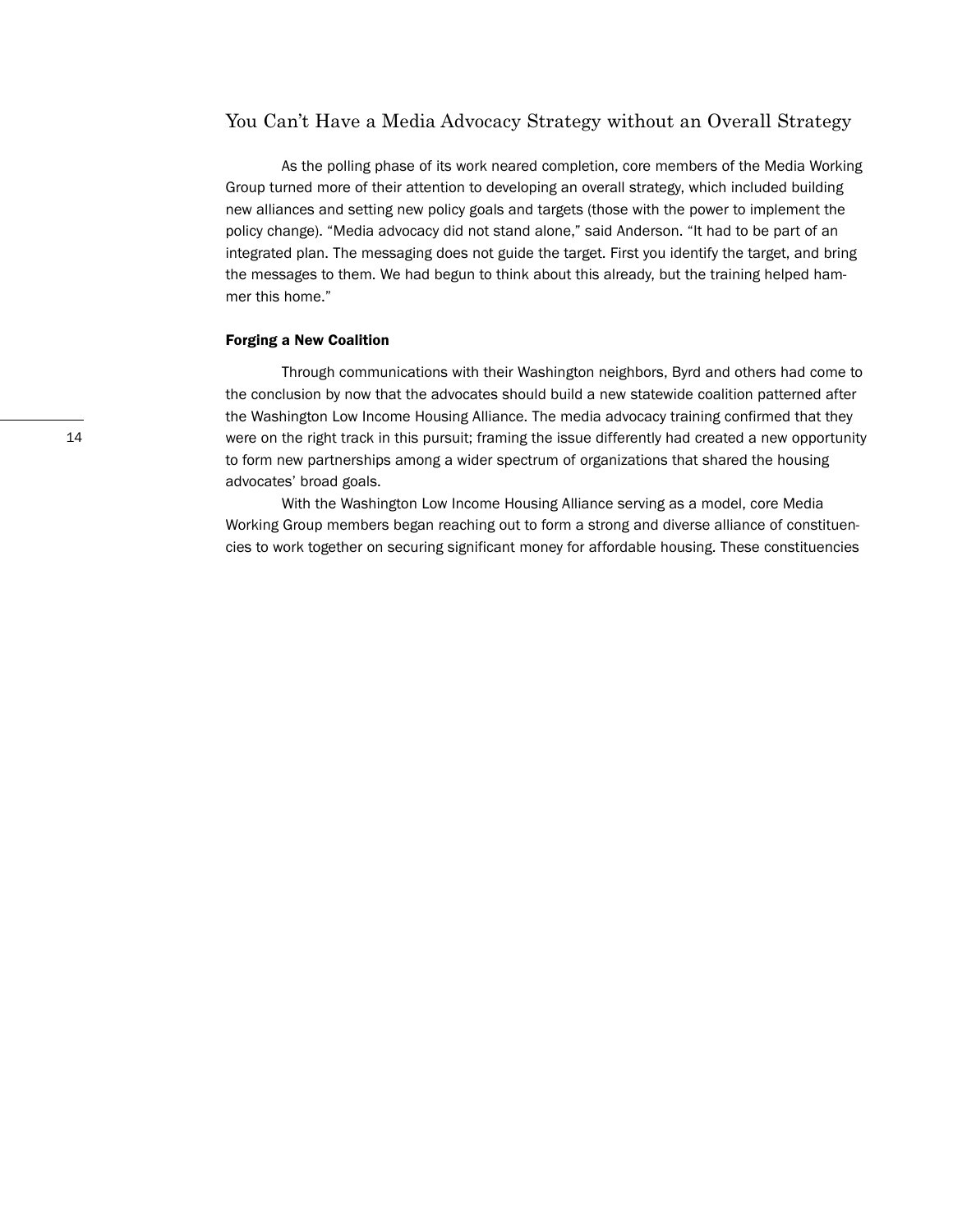were city and county governments, housing authorities, housing providers, and nonprofit partners that shared common concerns about housing, the economy, hunger, health care, land use, poverty, and education. Real estate agencies, mortgage bankers, and home builders, all members of the Housing Lobby Coalition that had been created in the 1990's, were not invited to participate in the new group. According to Paul Rainey, the realtors and bankers were no longer as invested in affordable housing as they had been in the 1990s when the Housing Trust Fund was initially established. Janet Byrd added that the Housing Lobby Coalition was not a real advocacy coalition; they could never agree on an advocacy agenda due to conflicting interests and who was at the table. "There was no proactive voice for housing. Advocates were negotiating against themselves before they even sat down at the table," she said.

Out of this vacuum rose the Housing Alliance, officially founded in April 2004. The key drivers in this coalition's formation were Janet Byrd, Michael Anderson, Lane County Law Center attorney John Van Landingham, Phil Donovan of the Association of Oregon Housing Authorities, and Ellen Lowe, a lobbyist for the Oregon Food Bank. The objectives of the member-funded Housing Alliance are to foster champions for affordable housing among opinion leaders, raise housing as a priority issue in the state legislature, and secure a sustainable source of funding for affordable housing. In the fall of 2005, Anderson and Byrd received an award for their leadership in the formation of this alliance. Every two years, the Community Development Network presents this tribute, called the Gilman Award, to a community development organization for "extraordinary innovation and positive community impact."

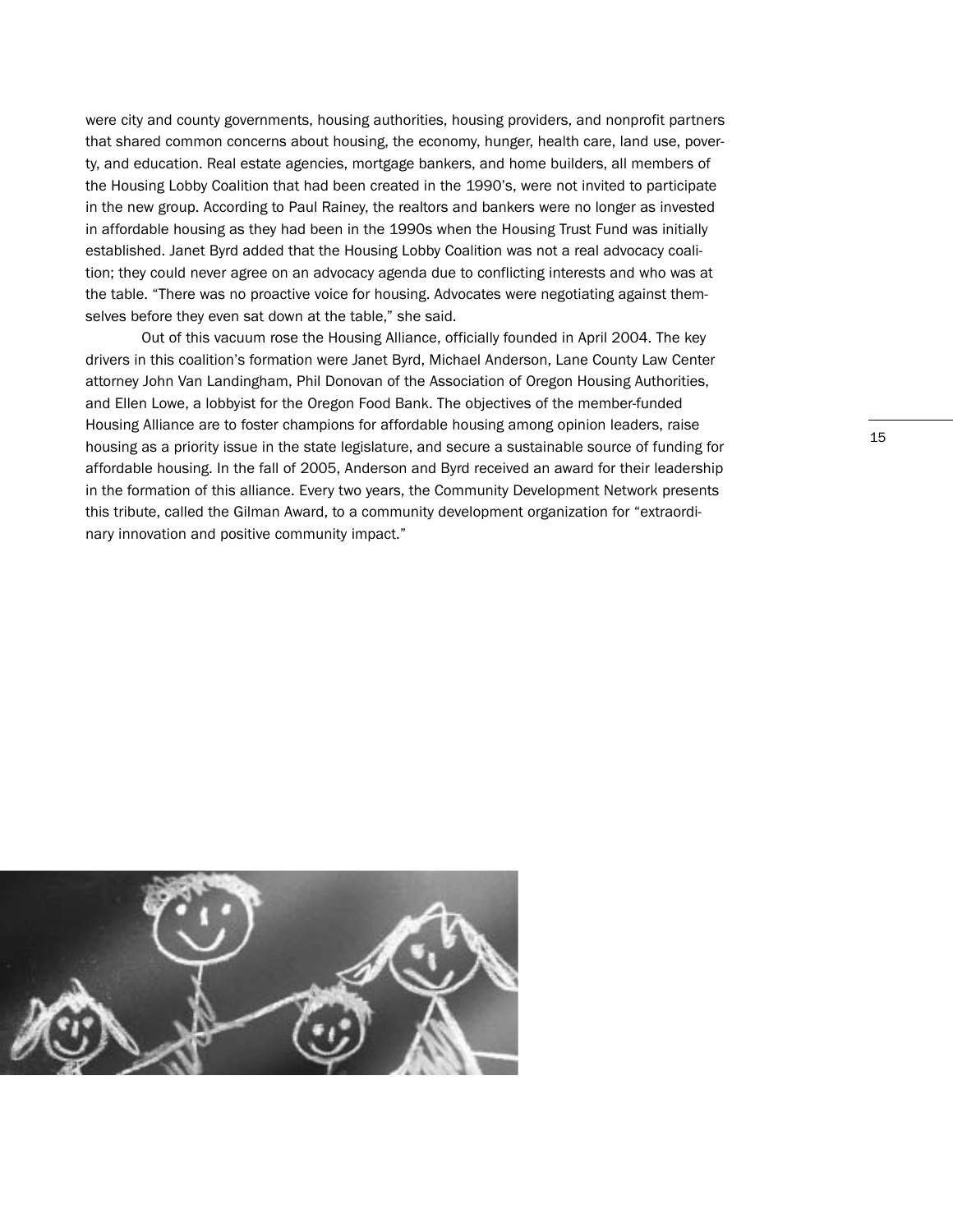#### **Identifying Policy Goals and Targets: the 2005 Legislative Agenda**

The Housing Alliance met regularly over several months in 2004 to discuss the policies they would pursue. Alliance members hammered out common areas of agreement while acknowledging their right to take independent positions on some issues. For example, the Housing Alliance was not able to reach consensus on the issue of prevailing wage regulations for affordable housing. Some members support all efforts to expand living wage jobs, but the housing developers remain concerned that this would further drive up the costs of building affordable housing. Alliance members agreed to a process to keep discussion alive on issues that were points of disagreement, while focusing on policy goals that were acceptable to all partners.

For help with identifying winnable policy victories, the alliance hired Mark Nelson of the Public Affairs Council, a lobbyist with access to both Republicans and Democrats in the state legislature. By October 2004, the coalition had its short list of policy priorities set for the 2005 legislative session. The Housing Alliance was deliberately statewide in its approach. This was a strategic decision designed to help "feed the growth of the coalition," said Anderson. The first state-level policy goal was to increase funding for the Oregon Affordable Housing Tax Credit and extend its "sunset clause." The second was to expand the eligibility criteria for the earned-income tax credit for working, low-income individuals. The alliance chose not to pursue the Real Estate Transfer Fee, acknowledging that they would not obtain adequate Republican or Democratic support for this in the state legislature. "Sometimes you have to separate your policy head from your political head," said Byrd. "It's an elegant solution; a dedicated source of revenue. But politically it's extremely difficult." Instead the alliance remained focused on policy goals it considered winnable within that year's political climate.

*Sometimes you have to separate your policy head from your political head.*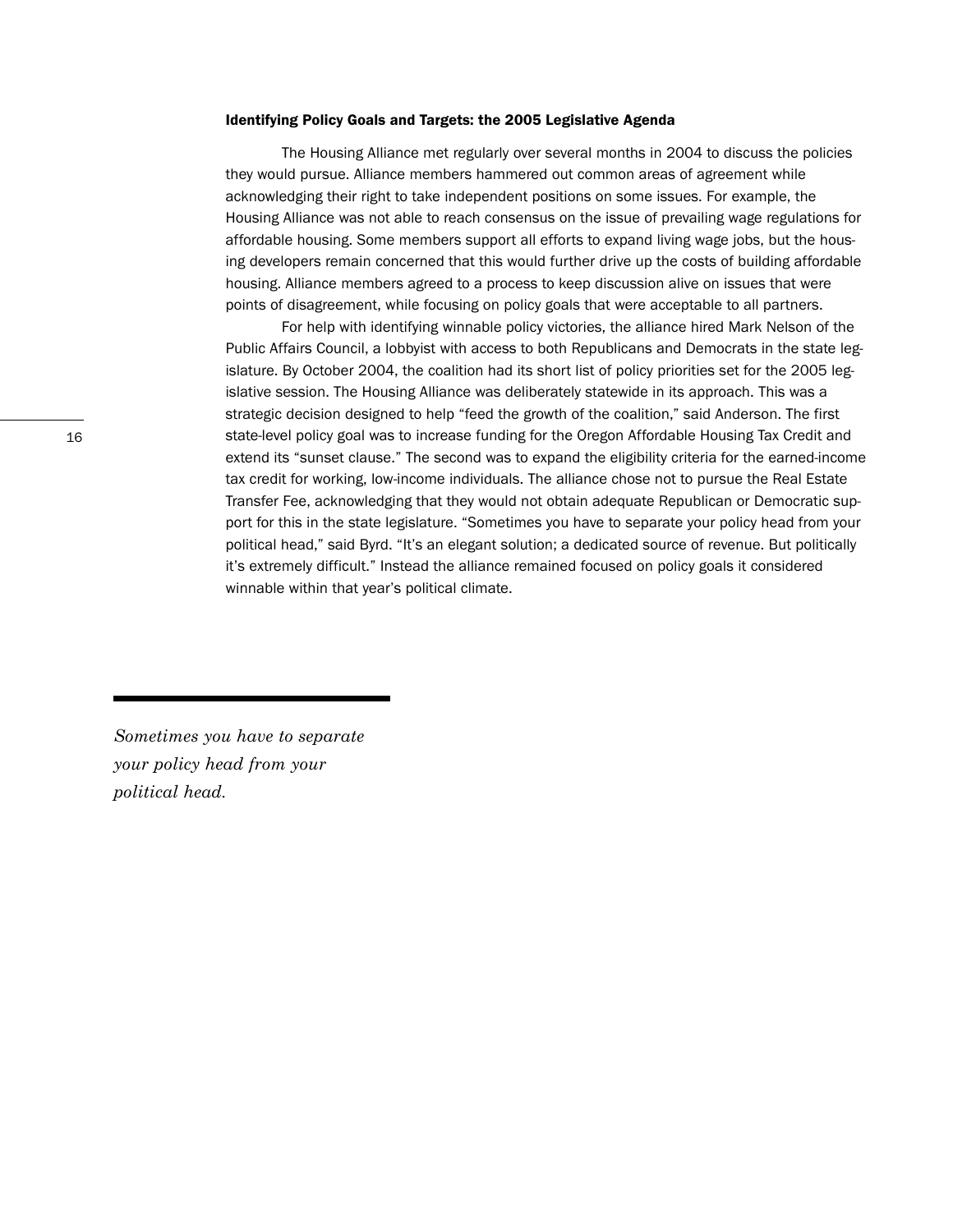#### **Taking the Messages to the State Legislature**

Armed with new policy priorities and messages, Housing Alliance legislative outreach spokespersons descended upon Salem for the 2005 legislative session. These advocates, coordinated by lobbyist Mark Nelson, included a wide range of Housing Alliance organizations: the City of Portland, the Oregon Food Bank, the Lane County Law and Advocacy Center, the Association of Oregon Community Development Organizations, as well as the Association of Oregon Housing Authorities, Janet Byrd's Neighborhood Partnership Fund, and Michael Anderson's Community Development Network.

This time around, the housing advocates found it easier to talk with legislators. "Before," said Rainey, "everyone was pursuing their own agenda." Now they had come with a unified message to share with state legislators. They all used common talking points about what's wrong, why it matters, and what should be done about it. Rainey recalled that in the past, the advocates would explain to lawmakers how affordable housing helps the economy. "We talked too much about the need, about statistics. This time," he said, "we kept the thing value-based. We've made the issue harder to sideline. You can't argue with the values we are promoting." In addition, the legislators were now hearing about the issue in the same way from more people, more often, and from a more diverse group of constituents.

> *You can't argue with the values we are promoting.*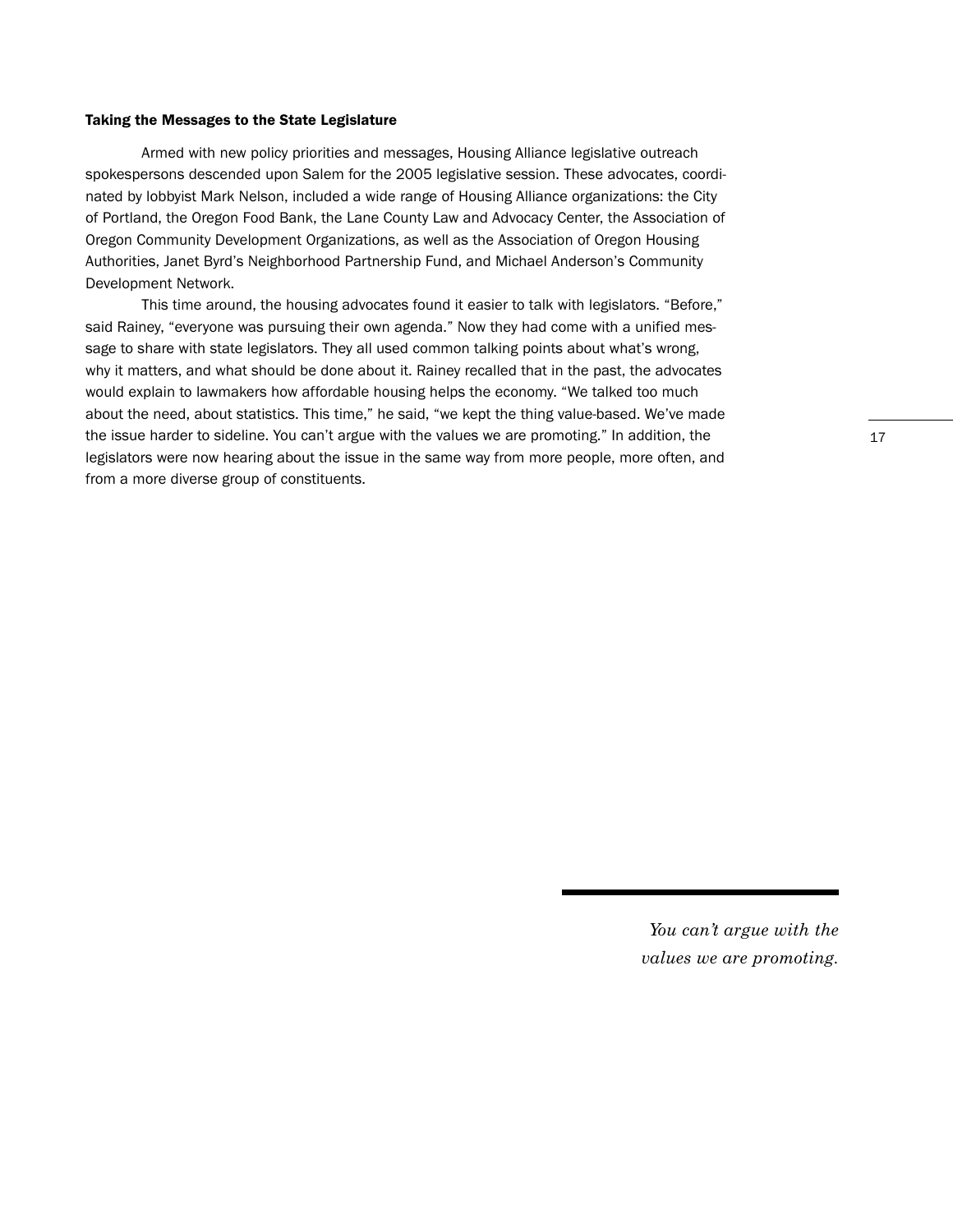#### **Coordinating Communications**

While spokespersons were bringing the movement's key messages to lawmakers on the ground in Salem, others worked to infuse the messages in their advocacy materials and propel their newly articulated values and solutions into the news media. Recognizing that the editorial pages are critical for reaching opinion leaders, Community Development Network and Neighborhood Partnership Fund initiated a housing messaging listserv as a conduit for getting housing issues in the newspaper. Beginning in early 2004, more than 40 listserv volunteers began taking turns writing and submitting opinion pieces in response to newspaper stories about housing. One volunteer would post to the listserv a draft letter to the editor or op-ed, others would contribute to editing it, and another would polish and submit the letter to a newspaper. For each of these opinion pieces, writers crafted a lead sentence, used one of the four key messages, and stated the proposed policy solution being advocated for at any given time. CDN also began a "Letter-Writing Brigade," a list of people that housing advocates could call for letter-writing campaigns needing a rapid response. Before the listserv, these advocates had not approached the media in any systematic fashion.

In addition to the letters to the editor, the housing groups also began framing affordable housing differently in websites, brochures, press releases, and other materials. Not all Housing Alliance members consistently changed their materials, but the process of talking differently about housing had begun. Figure 2 illustrates how some Housing Alliance Members talked about their work, both before and after the Media Working Group began to meet.

The earlier materials talk about affordable housing beneficiaries as "low income" people, persons "in recovery," and people who need training, education, and employment. They do not cite specific populations with which most focus group and poll respondents empathized. Expressions like "housing programs that work" also may evoke the idea of "government efficiency," another value that was not highly rated in the polls. Two of the "after" examples focus on children or families, and all of them make explicit the values that the housing advocates hold deeply.

Using these messages in writing is not difficult, claimed Kate Kealy, Communications Coordinator for Northwest Housing Alternatives and member of the housing listserv. "It's a good short-hand; a simple way to engage people in what I'm talking about," she said. "I believe in using these messages all the time to broaden people's understanding of the issue." Kealy began using the messages in every communication she could, from grant applications to tickets for a fundraising event.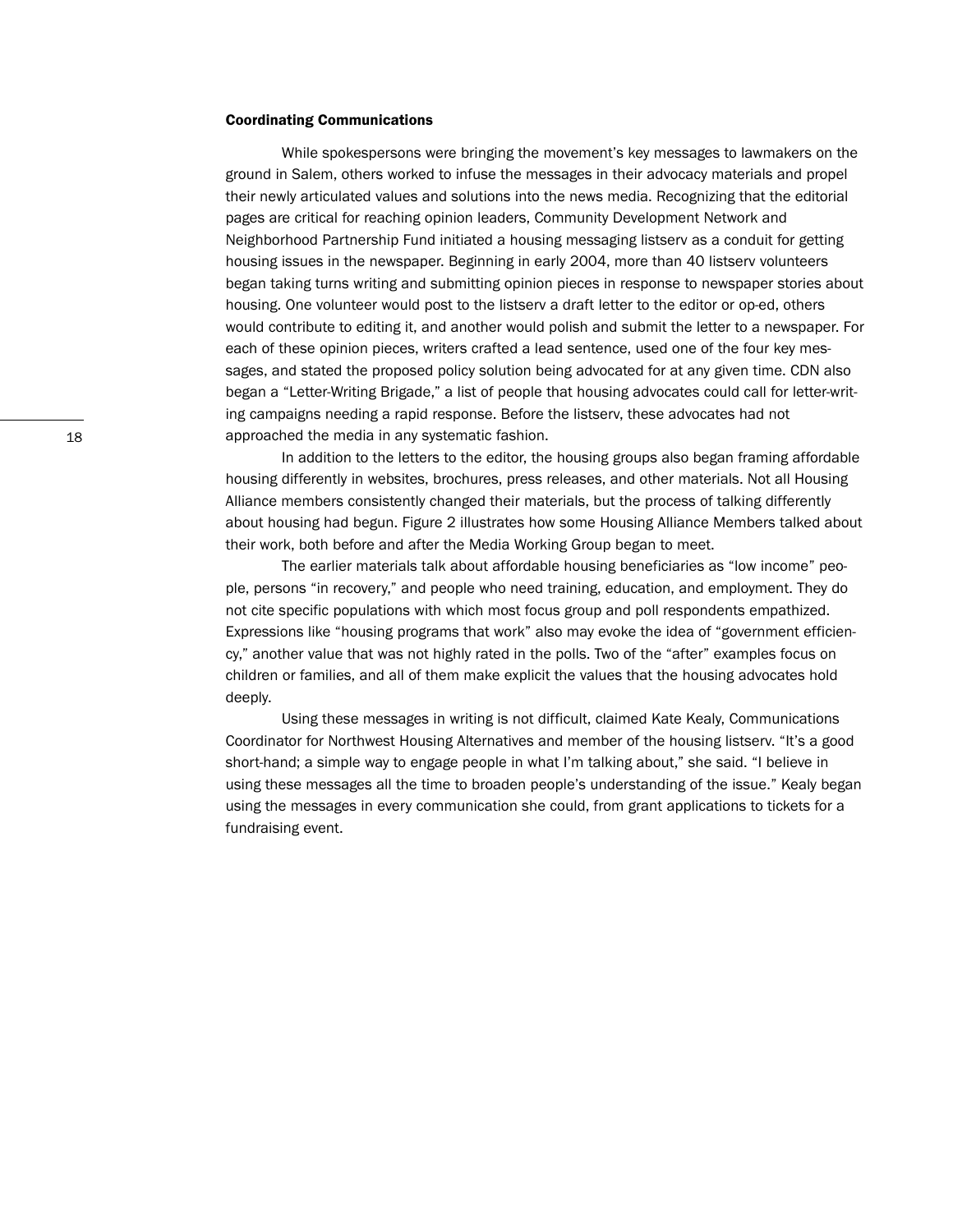# **Figure 2**  $\overline{\phantom{a}}$  19

 $\left\{\begin{matrix}1\\1\end{matrix}\right\}$ 

**Housing advocacy messages: Pre and Post-Media Working Group Workshop** (underline is added for emphasis)

**Before:** "Whether it is providing a pathway to home-ownership for a low-income family or providing transitional housing to a person in recovery, CDN's members have housing programs that work. In addition to housing, CDN's members help people develop skills to increase their economic viability...." *Community Development Network brochure, 2004*

"In the past few years, the cost of housing has skyrocketed in Oregon and many incomes have not kept pace. Oregon Housing Authorities connect their residents with training, education, child care, language instruction and locating Head Start facilities. This gives Oregonians the support they need." *Association of Oregon Housing Authorities Brochure, 2003*



**After:** Children deserve an opportunity to succeed in school and life, which is tied to having a stable home.

*Community Development Network fact sheet*

*(http://www.cdnportland.org/downloads/children%26education.pdf)*

"Oregonians should not have to choose between paying for housing and buying food and medicine."

*Neighborhood Partnership fund website page (http://www.tnpf.org/programs/policy\_advoc/)*

A place to call home. A place of safety and retreat. A place from which family and community can grow. For many in Oregon communities, decent, affordable housing is out of reach. *Northwest Housing Alternatives website page* 

*(http://www.nwhouse.org/about.html)*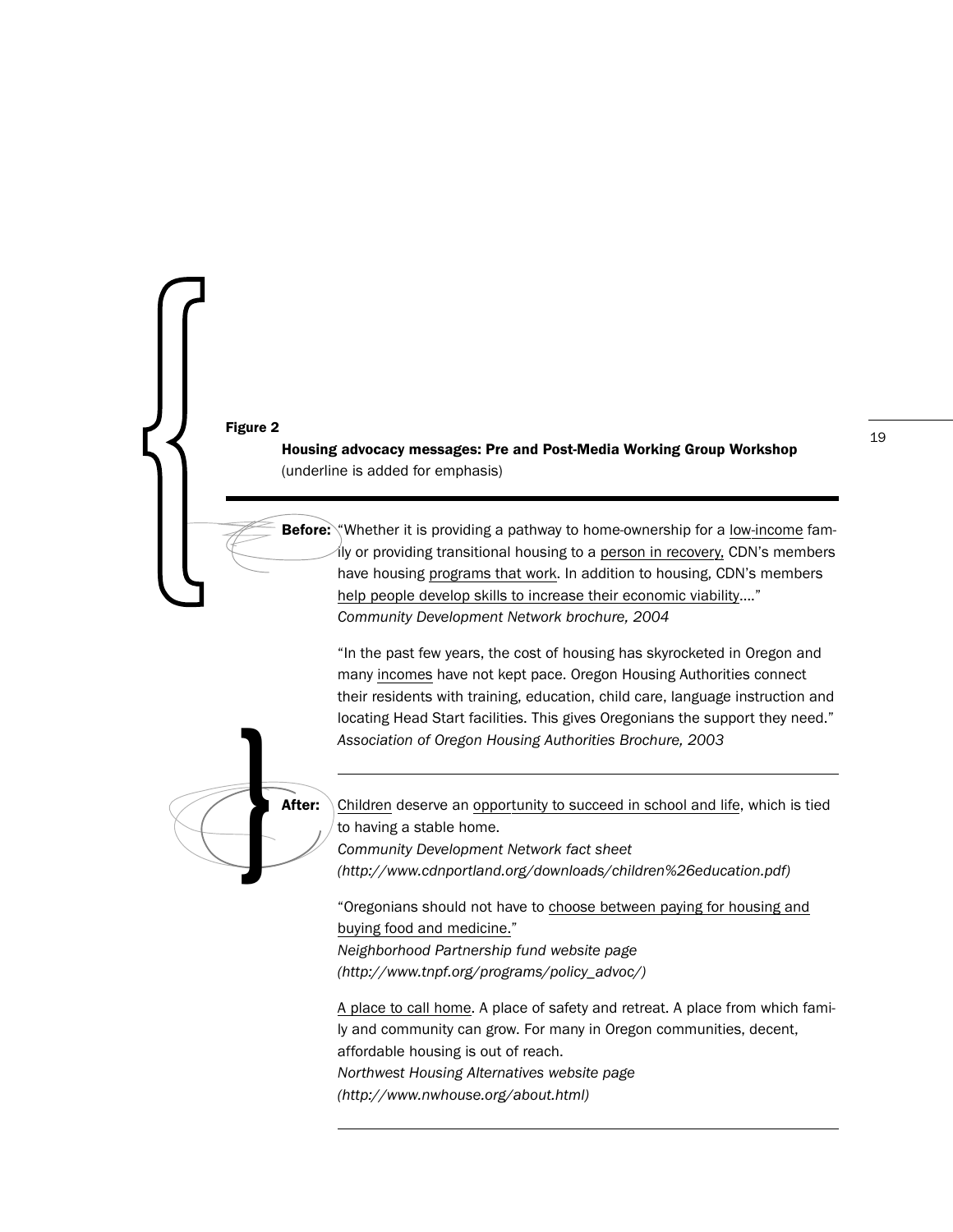#### **New Language and Standing Ovations**

While some Media Working Group participants continued to feel more comfortable framing their affordable housing messages in print, the media advocacy training also helped people communicate more effectively about housing when they spoke. Particularly helpful to some participants was the working group session in which Wallack taught participants how to prepare a "safety phrase" going into any interview or discussion about the topic. "You can use it if you feel like you're getting lost in an interview," said Beth Kaye. Kate Kealy added, "It's the brief phrase that gets you back to something like, 'remember, we're talking about giving folks the opportunity to build better lives.'"

Anderson credits the media advocacy training to his improved speaking skills. Invited by a coalition of churches and faith-based communities to give a 25-minute presentation on affordable housing in January 2005, he spent no more than three minutes talking about the need, and dedicated the rest of the time to the solution and the Level 1 message, "everyone needs a place to call home." Recalling from the training that people often learn best from stories, he linked this message to a scriptural passage, tales about his childhood, and the Bicentennial of the Declaration of Independence. He did not utter the words "affordable housing" anywhere in the speech. As he concluded his talk, people were on their feet with applause. This was the first time he had received a standing ovation for any speech.

#### **Media Advocacy Tools Shared with More Housing Alliance Members**

The media advocacy training also has revitalized *Affordable Housing Now!*'s speakers bureau. Before the Media Working Group began, *Affordable Housing Now!*'s speakers bureau training entailed lengthy briefings on the pressing need for affordable housing and on the complexities of specific policies. According to Anderson, some advocates had felt insecure about their familiarity with the details, making it difficult to recruit volunteers. With the shift to connecting people's values with affordable housing solutions, Anderson said it became easier to recruit, train, and retain speakers bureau participants. From 2004 to the spring of 2006, the speakers bureau membership grew from 11 to more than 25 members.

The speakers bureau training changed significantly after the formation of the Media Working Group (see Figure 3). The "pre" training agenda, which kicks off with "describing the need," contains mostly Level 2 and Level 3 messages (housing, hunger, school success, the economy, affordable housing tools). The "post" agenda begins with "speaking your values," and walks participants through a five-sentence message that articulates the problem, values related to the problem, and solutions.

The nine months of media advocacy training that the advocates had received also served as the basis for new training offerings around the state. In the summer of 2004, Neighborhood Partnership Fund hired Renee Davidson of the public relations firm Grassroots PR to share the new media advocacy tools with more of Oregon's Housing Alliance members. Between July 2004 and spring 2006, Davidson conducted approximately 15 training sessions, targeting executive directors, board members, and other organizational leaders who communicate with the media or policymakers.<sup>4</sup>

<sup>4</sup> Davidson, Renee. Talking about Affordable Housing. PowerPoint presentation. Available at

http://www.enterprisefoundation.org/citiesWhereWeWork/portland/OCDC/documents/TalkingAboutAffordableHousing-06-30-05.ppt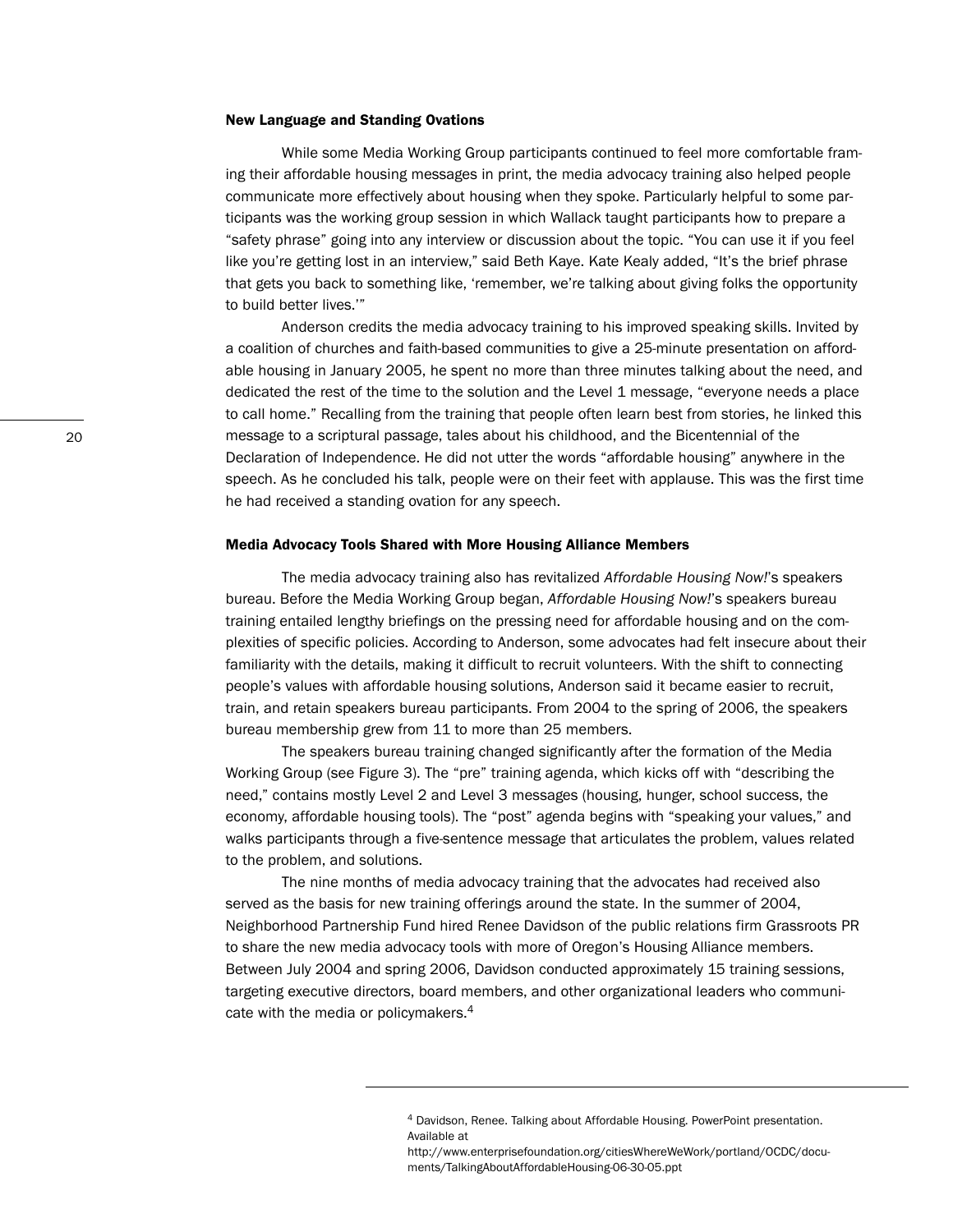#### **Figure 3**

#### **Key Speakers Bureau Training Agenda Topics (abridged): Pre and Post-Media Advocacy Working Group Workshop**

| Figure 3 |                                                        |                                                                                  |    |
|----------|--------------------------------------------------------|----------------------------------------------------------------------------------|----|
|          |                                                        |                                                                                  |    |
|          |                                                        |                                                                                  |    |
|          |                                                        |                                                                                  |    |
|          |                                                        |                                                                                  |    |
|          |                                                        |                                                                                  |    |
|          |                                                        |                                                                                  |    |
|          |                                                        |                                                                                  |    |
|          | Key Speakers Bureau Training Agenda Topics (abridged): |                                                                                  |    |
|          | Pre and Post-Media Advocacy Working Group Workshop     |                                                                                  |    |
|          |                                                        |                                                                                  |    |
|          |                                                        |                                                                                  |    |
|          |                                                        |                                                                                  |    |
|          | Pre                                                    | Post                                                                             |    |
|          |                                                        |                                                                                  |    |
| Part 1   | 10 minutes<br>Describing the Need - the affordable     | 15 minutes<br>Talking Effectively, Part 1:                                       |    |
|          | housing crisis                                         | Speaking your values                                                             |    |
|          |                                                        |                                                                                  |    |
|          | • Overview of the need with telling "num-<br>bers"     | • Structure of a messages: Less on need,<br>more on values                       |    |
|          | • The connection between housing and                   | • Levels of communication                                                        |    |
|          | hunger, school success, the economy,                   |                                                                                  |    |
|          | etc.                                                   | • Exercise: Speaking your values/why you<br>care                                 | 21 |
|          | • Share talking points                                 |                                                                                  |    |
|          |                                                        | Each person makes values statement on                                            |    |
|          |                                                        | why they want to work for more affordable<br>housing                             |    |
|          |                                                        |                                                                                  |    |
| Part 2   | 10 minutes                                             | 15 minutes                                                                       |    |
|          | Making our case. Telling our stories.                  | Talking Effectively, Part 2:                                                     |    |
|          | In pairs participants share why they are               | People want solutions                                                            |    |
|          | involved. Why are we here? What makes                  | • Must have a specific solution                                                  |    |
|          | us angry about the affordable housing                  |                                                                                  |    |
|          | crisis? How does the affordable housing                | • Funding is the key solution                                                    |    |
|          | crisis impact us? What story illustrates<br>this?      | • Activity at State level                                                        |    |
|          |                                                        | • City and County Strategies                                                     |    |
| Part 3   | 10 minutes                                             | 15 minutes                                                                       |    |
|          | Funding affordable housing: potential                  | Talking Effectively, Part 3:                                                     |    |
|          | tools                                                  | Research and Messages that work                                                  |    |
| Part 4   | 30 minutes                                             | 35 minutes                                                                       |    |
|          | Getting folks engaged in AHN!                          | Formula for a message: Exercise                                                  |    |
|          |                                                        |                                                                                  |    |
|          | Role Play (participants role play using                | Break into pairs. Each pair gets a needs<br>information sheet. The messages that |    |
|          | talking points and their story)                        | work and a list of solutions will be posted                                      |    |
|          |                                                        | on butcher block. Choose one or two mes-                                         |    |
|          |                                                        | sages and one policy to work with. Make a                                        |    |
|          |                                                        | five sentence pitch to your partner that                                         |    |
|          |                                                        | includes a sentence on need, two on val-                                         |    |
|          |                                                        | ues, and two on how the policy works as a                                        |    |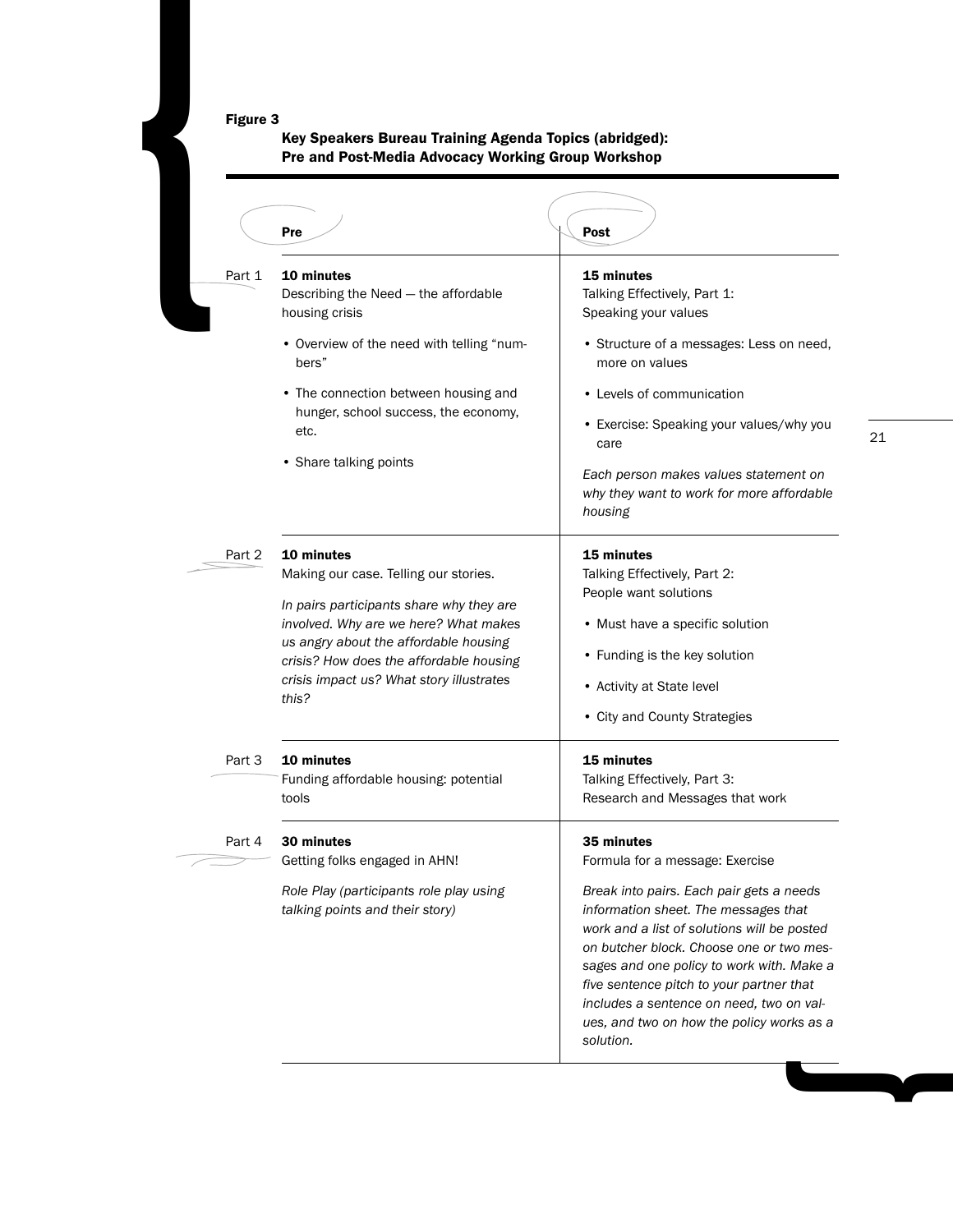#### New Frames and Messages Appear in the Media

Affordable housing has started to be portrayed differently in newspapers since the group changed its message. Before September 2004, newspapers often cast affordable housing in a negative light, repeating messages found to be ineffective in the focus groups and polls. The old frames focused on efficiency, economy, and housing residents' individual responsibility. The news frames also portrayed affordable housing as bringing problems to communities or benefiting big developers.

{

#### **Method used to Analyze Frames in Print Media**

To see whether the advocates' new message was appearing in the local media we mapped and analyzed how affordable housing was discussed in local daily newspapers. Framing analyses like these can help advocates understand the breadth of perspectives around an issue, identify opposing views and potential opponents, and illustrate how advocates' arguments are being portrayed.

For this framing analysis, we used the search term "affordable housing" to examine a sample of articles, editorials, letters to the editor, and op-eds published between October 2004 and March 2005. We searched a database of three of Oregon's largest newspapers: *The Oregonian* (Portland), the *Register-Guard* (Eugene), and the *Statesman Journal* (Salem), and reviewed articles within three nine-month intervals: (1) October 3, 2003 – March 4, 2004 (pre-focus groups); (2) April 4, 2004 – September 31, 2004 (post-focus groups); and (3) October 4, 2004 – March 31, 2005 (post-polling). We reviewed 79 pieces, a random sample (every fifth item appearing in the database) of the 398 articles we collected in the search. We supplemented this review with 30 news clippings supplied by the Community Development Network.

}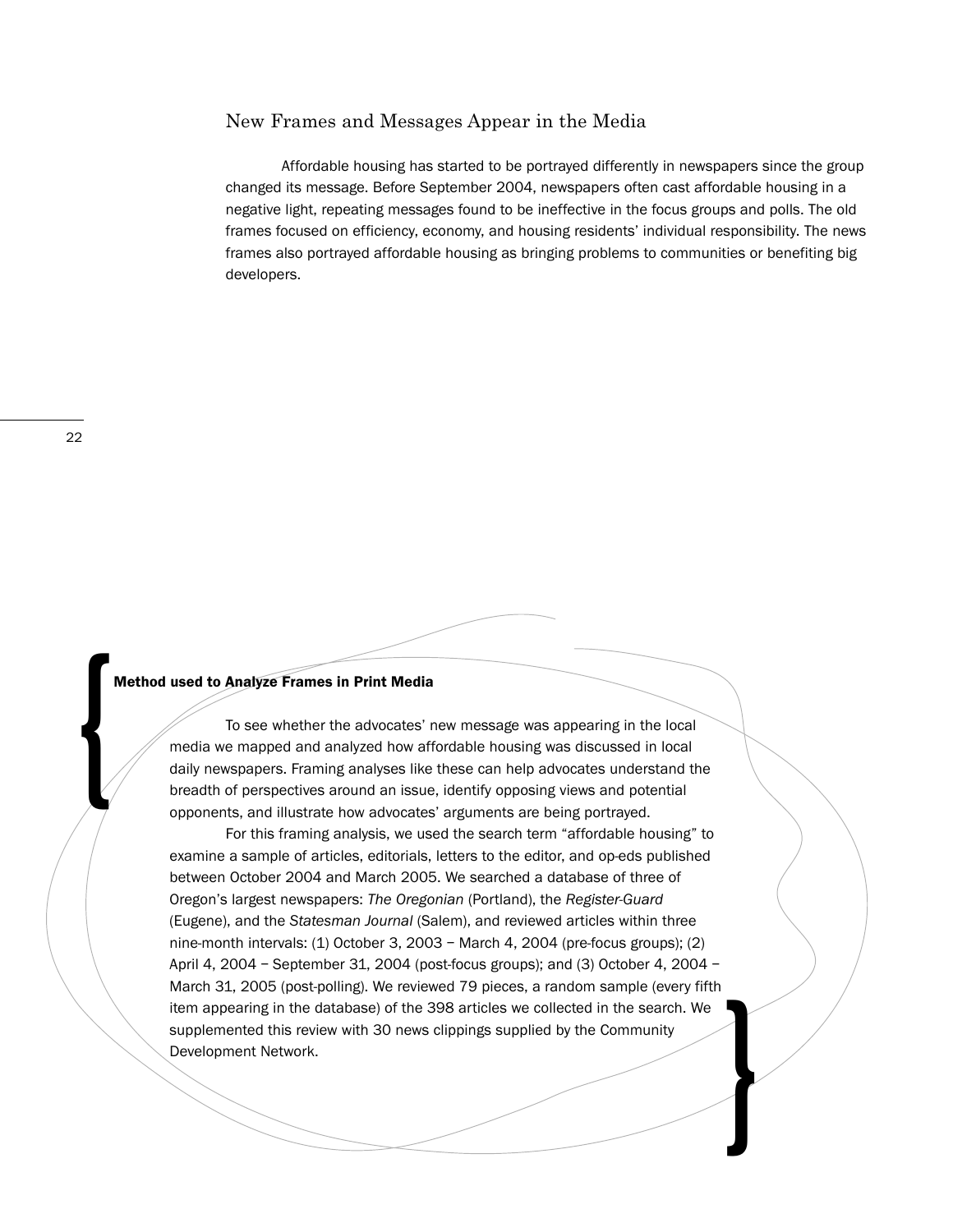"Before" frame examples:

The provision of affordable housing and related services is more cost-effective than jail or other options/affordable housing helps the economy.

*"'As a community, we need to see that a partnership between social/medical services and the housing authority is a more economical solution than hospitalization, jail, or homelessness….'"*<sup>5</sup> (Statement from chair of the Housing Authority of Portland Board of Commissioners.)

Affordable housing residents should be more self-sufficient.

*"'Just as we are asking our residents to be more self-sufficient, we have to be more self-sufficient.'"*<sup>6</sup> (Statement from chair of the Housing Authority of Portland Board of Commissioners.)

Combating homelessness (through affordable housing) helps the economy. *"'The perception also exists that…homelessness is hurting the local economy,' the plan said."*<sup>7</sup>

Affordable housing causes public safety and other problems.

*"Commissioners sided with opponents who said the project — in which most lots would be 3,200 to 4,000 square feet — would create traffic, environmental and public safety problems."*<sup>8</sup>

People needing affordable housing need skills in order to work. (This could imply that they don't work.)

*"It also calls for finding ways to incorporate access at cheaper rates for needy people in affordable housing so they can gain access to job training and educational opportunities."*<sup>9</sup>

There is a pressing need for affordable housing (usually accompanied with technical definition).

*"'…affordable housing. There is so little of it.' The basic federal standard for most housing programs is that housing shouldn't cost more than 30 percent of a person's income."*<sup>10</sup> (Statement from a representative of Community Partners for Affordable Housing.)

<sup>5</sup> Angie Chuang. Housing chairwoman sees evolution ahead. *The Oregonian*. Section: Portland Zoner. January 30, 2004.

<sup>6</sup> *Ibid.*

<sup>7</sup> Henry Stern. Portland tries new homeless plan. *The Oregonian*. Section: Local stories. December 20, 2004.

<sup>8</sup> Steve Mayes. Canby turns down 128-Lot Subdivision, urges creativity. *The Oregonian*. Section: South Zoner Southwest Zoner Lake Oswego Southwest Zoner Tigard; Yamhill. October 13, 2003.

<sup>9</sup> David Austin and Wade Nkrumah. Other Action. Section: Portland Zoner. *The Oregonian*, Nov 6, 2003.

<sup>10</sup> Nika Carlson. Authors hope to turn page on housing. *The Oregonian*. Section: Southwest Zoner Tigard Yamhill. April 15, 2004.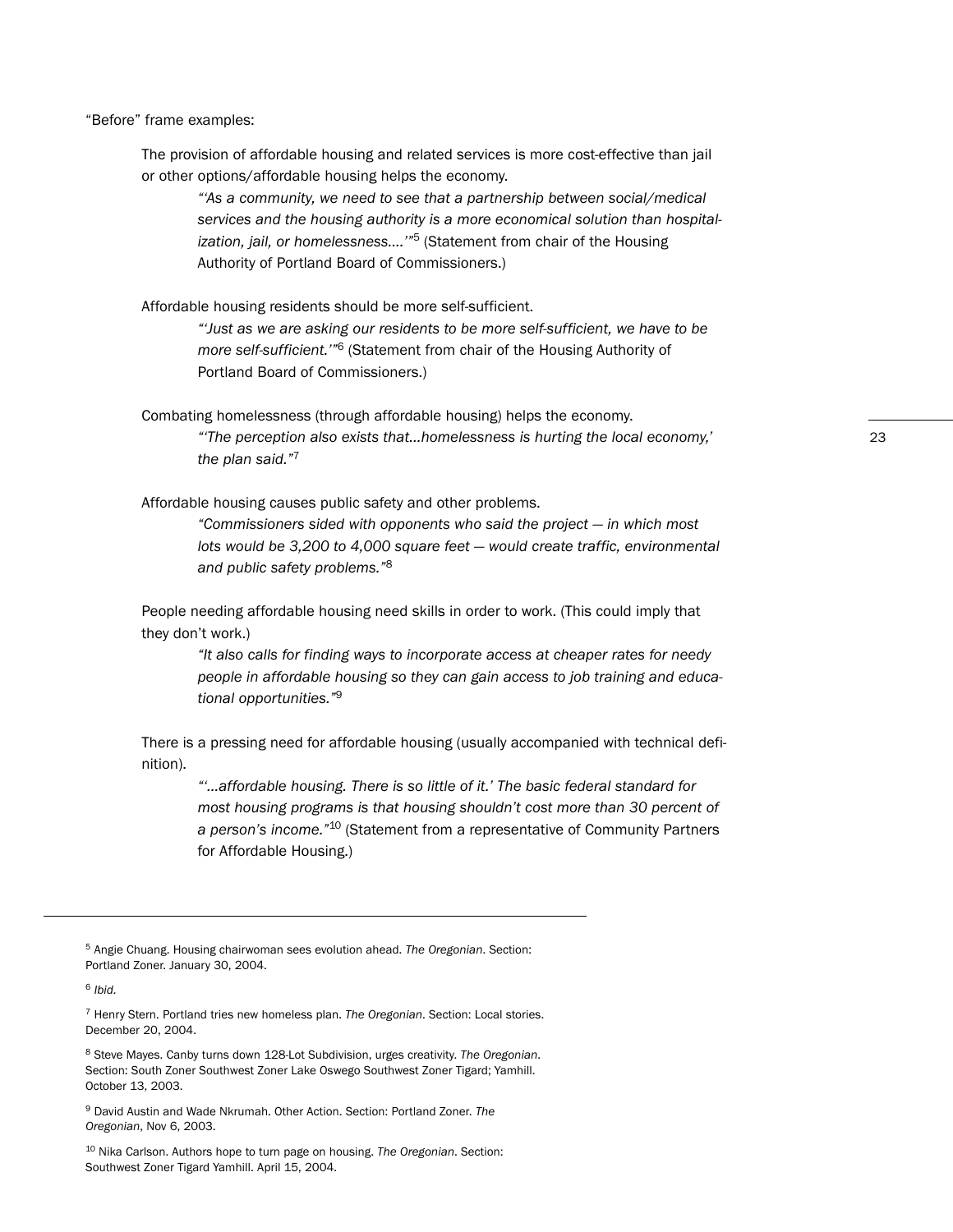Affordable housing benefits big developers.

*"His argument that the 15-wide food houses meant affordable housing for medium and low-income families cast him in the light of having been bought out by big developers, the neighborhood activists say."*<sup>11</sup>

Some of these frames reflect how advocates said they talked about affordable housing before the media advocacy training, when definitions, cost-effectiveness, and "helping the economy" arguments were part of their regular "talking point" repertoire. News frames focusing on homelessness as a social problem that affordable housing can address also seem to have decreased after September 2004. The number of frames depicting affordable housing as housing that people in general find "affordable to purchase" dropped as well.

After March 2004, frames used strategically by advocates began to appear in the news with greater frequency. Other frames conveying social values that positively portrayed affordable housing also were more prominent.

"After" frame examples:

Everyone should have a safe, decent place to live. (Opportunity)

*"Having a stable, safe home is a fundamental building block to reaching success….If children are our future, we need to do a better job investing in their success, and that begins with a safe, stable, home."*<sup>12</sup> (Written by Dee Walsh, Executive Director, REACH Community Development, Inc.)

*"Home is what gives people the opportunity to build better lives."*<sup>13</sup> (Written by Michael Anderson, Communications Coordinator, Community Development Network)

*"With stable housing, lives improve." (headline)*<sup>14</sup> (Written by Maxine Fitzpatrick, Executive Director, Portland Community Reinvestment Initiatives, Inc.)

*"To succeed, we all need a place to call home."*<sup>15</sup> (Written by Kate Allen, Director, the Enterprise Foundation)

<sup>15</sup> Kate Allen. Letters — Portland Zoner. *The Oregonian*. February 7, 2005.

 $11$  Amy Hsuan. City candidates band together, hoping to fracture the field and defeat Leonard. *The Oregonian*. Section: local stories. April 27, 2004.

<sup>12</sup> Dee Walsh. Safe, stable homes for everyone. May 17, 2004. *The Oregonian*. Section: Editorial. May 17, 2004.

<sup>13</sup> Michael Anderson. Expand subsidized housing. *The Oregonian*. Section: Editorial. August 3, 2004.

<sup>14</sup> Maxine Fitzpatrick. With stable housing, lives improve. *The Oregonian*. section: Editorial. January 27, 2005.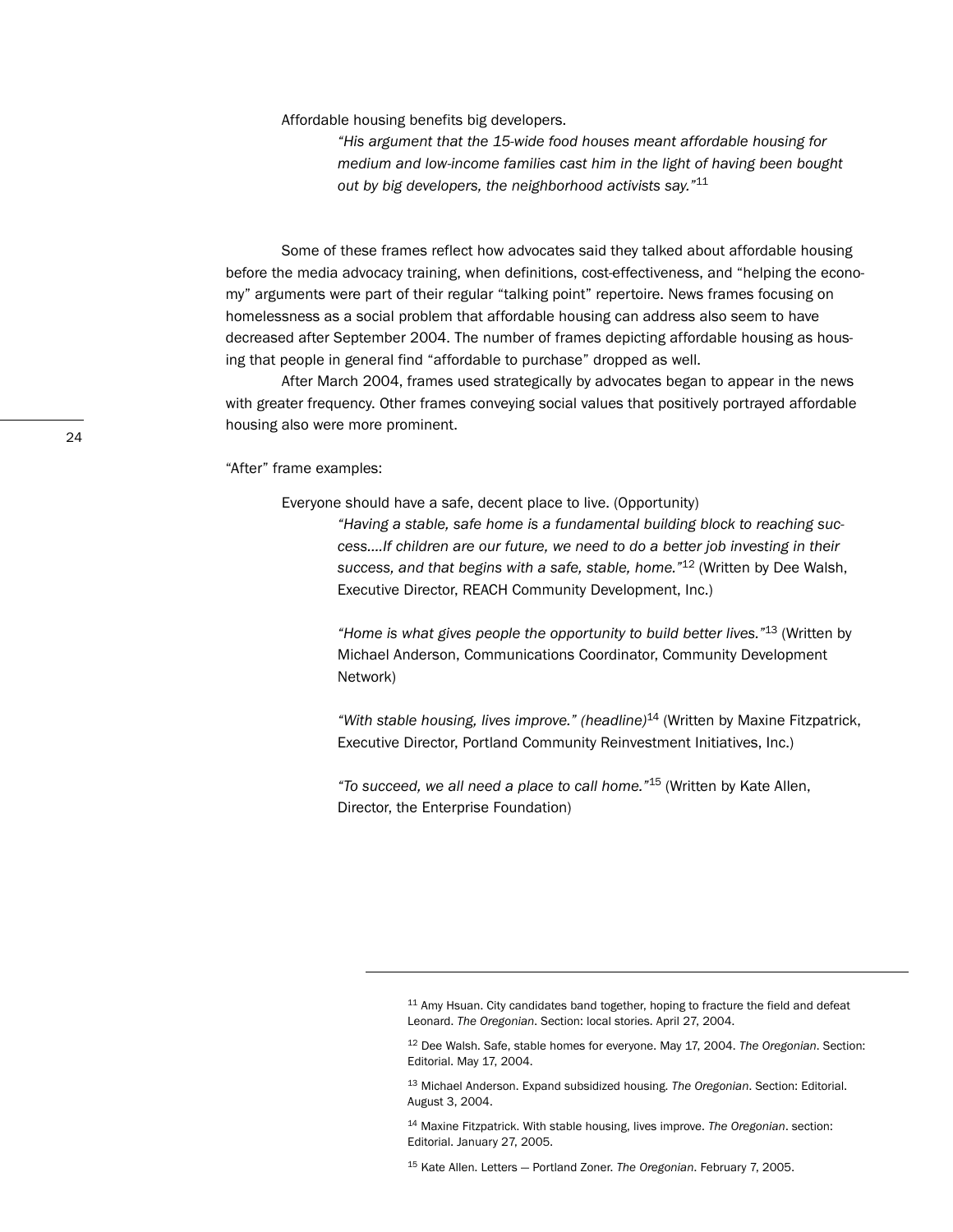#### Reward for effort.

*"Seniors are faced with the terrifying choice of paying rent or buying medicine with the pensions they worked hard to earn."*<sup>16</sup> (Written by Janet Byrd, Executive Director, Neighborhood Partnership Fund)

The provision of affordable housing is a moral or social justice issue; a matter of love and compassion.

> *"Affordable housing becomes even more critical….That is exactly what this is all about, caring and helping people."*<sup>17</sup> (Statement from Wesley Taylor, pastor of Tualatin United Methodist Church)

Affordable housing benefits the whole community.

*"People can improve their lives when they have stable housing. Kids do better in school, neighbors build community and the whole family benefits."*<sup>18</sup> (Written by Maxine Fitzpatrick, Executive Director, Portland Community Reinvestment Initiatives, Inc.)

This analysis of a small sample of articles published within an 18-month period captures only a fraction of the news housing advocates generated from February 2004 through early spring 2006. During this period, with the help of the new listserv, Housing Alliance members wrote at least 55 letters to the editor and op-eds focusing on the themes of reward for effort, opportunity, and the right to a safe, decent home, 41 of which were published in major newspapers.

> *With the help of the new listserv, Housing Alliance members wrote at least 55 letters to the editor and op-eds focusing on the themes of reward for effort, opportunity, and the right to a safe, decent home, 41 of which were published in major newspapers.*

<sup>16</sup> Janet Byrd. Make Housing a Top Priority. *The Oregonian*. Section: Editorial. February 14, 2004.

<sup>17</sup> Wesley D. Taylor. Religion today people work together to open food pantry. *The Oregonian*. Section: Editorial. October 7, 2004.

<sup>18</sup> Commissioner Erik Sten Homepage. "Commissioner Erik Sten puts schools, healthy neighborhoods, and affordable housing on center stage," 4/20/06. Available at http://www.portlandonline.com/shared/cfm/image.cfm?id=114173.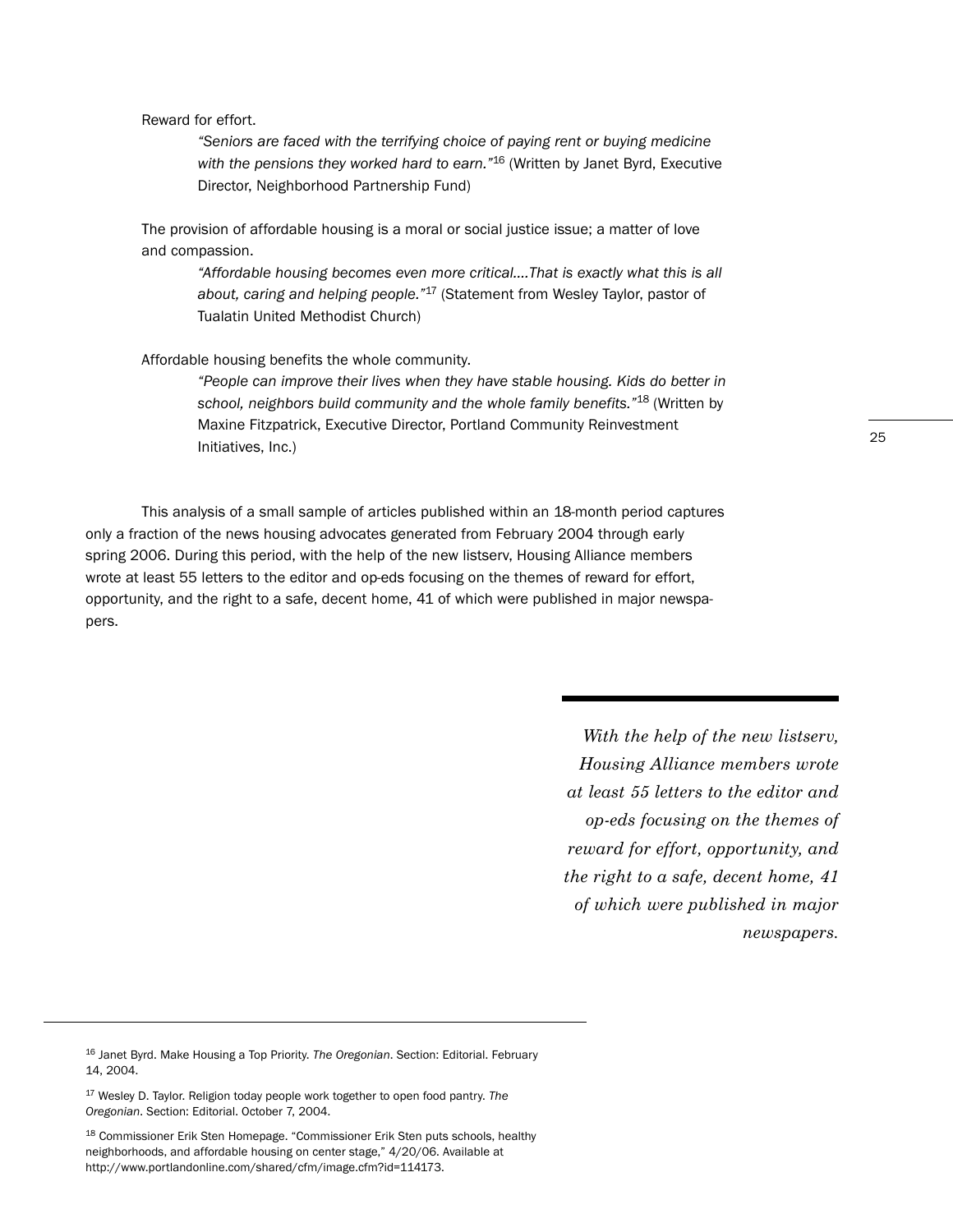# Moving from Head to Heart: People Begin to Change How They Talk About Housing

By the spring of 2005, advocates began seeing a change in how others talked about housing, from tenants to members of local service agency staff. According to Kate Kealy, when tenants were asked what housing meant to them at a recent Northwest Housing Alternatives meeting, "all of our messages came out of their mouths." While interviewing agency representatives applying for homeless funds in Multnomah county, Janet Byrd noticed that an applicant "used a message straight out of the polls."



*All of our messages came out of their mouths.*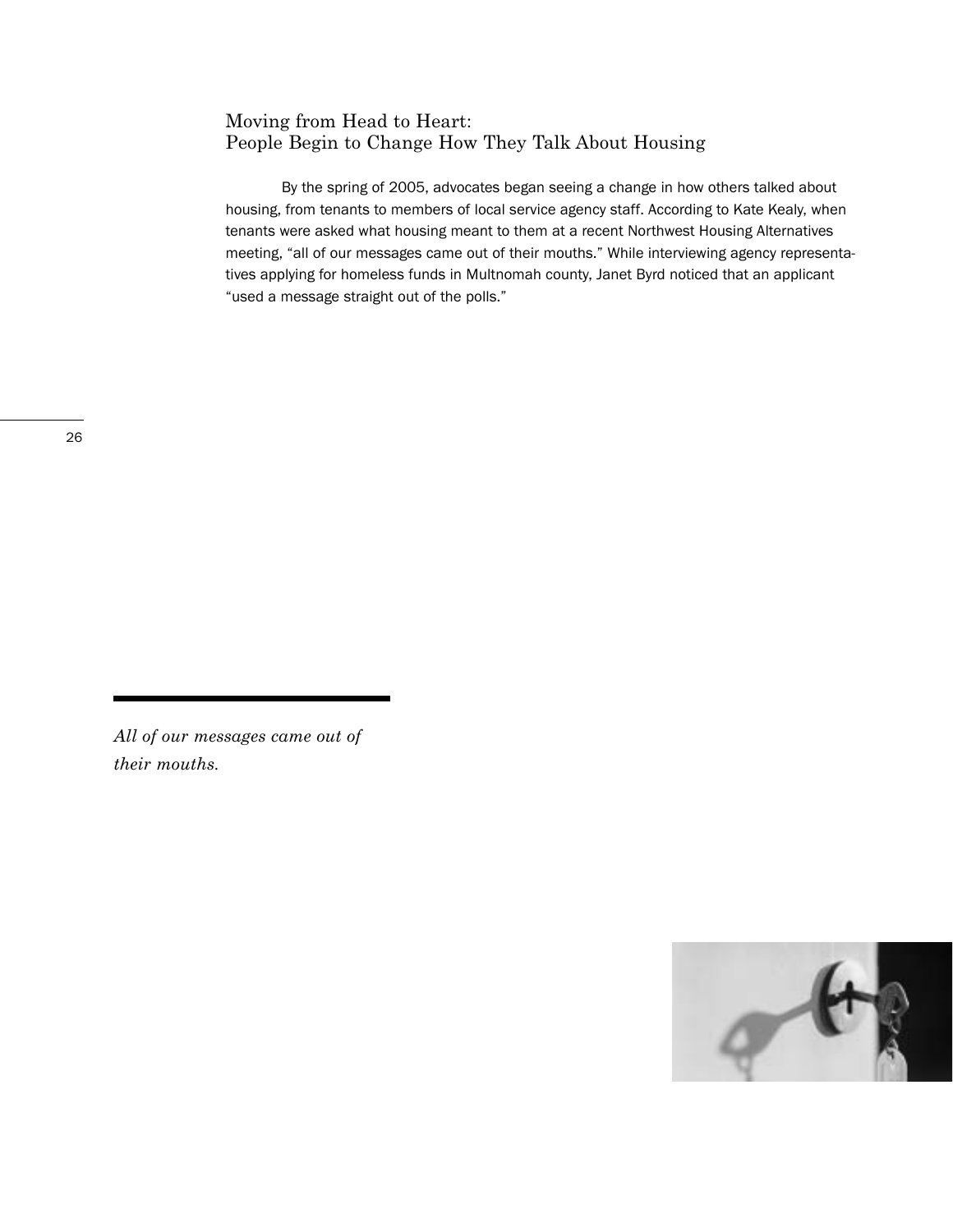## New Messages, Political Support, New Funding

After the advent of the Housing Alliance, at least one elected official changed his language concerning affordable housing. According to Anderson, Portland City Commissioner Eric Sten, a longstanding supporter of affordable housing, began using the new housing messages regularly in his speeches. During his city council primary election campaign kickoff rally in 2006, said Anderson, the loudest applause came when he declared, "Hard working people ought to be able to afford rent and still put food on the table." His opponent, state senator Ginny Burdick, also came out in favor of increasing the city's funding for low-income residents' homes.

Other Portland policymakers increased their support for affordable housing in both their talk and their actions. According to Ian Slingerland, Director of the Community Alliance of Tenants, Portland's leaders had generally supported affordable housing over the years. Before 2004, however, housing groups had to expend more effort convincing politicians and government officials that affordable housing is the city's responsibility. Later, he said, "this is a given, and instead the city debates how to balance funding for affordable housing with its other responsibilities." This heightened level of support was evident during the city's 2004 electoral races, when city council candidates Sam Adams and challenger Nick Fish both promoted one of the housing advocates' policy agenda items, an urban renewal set-aside, and mayoral candidate and former police chief Tom Potter championed increases in affordable housing funds.

Every year between 2004 and 2006, council members budgeted millions of city dollars for housing for low-income residents. A total of \$11 million was allocated for affordable housing during the 2004-2005 budget cycle, and another \$2 million in new funding was dedicated to affordable housing for 2005-2006. Advocates anticipated that in 2006-2007 an additional \$6 million would be budgeted for this cause. Before 2004, the city's budget for affordable housing had remained at less than \$2 million for nearly a decade. At the state level, both of the Housing Alliance's top 2005 policy goals were met. The Earned Income Tax Credit passed, and Speaker of the Oregon House of Representatives, Karen Minnis helped push through the Oregon Affordable Housing tax credit, increasing funds from \$10 million to \$20 million, and its "sunset clause" was extended through 2020. What was out of reach in 2003 became policy in 2005.

27

*What was out of reach in 2003 became policy in 2005.*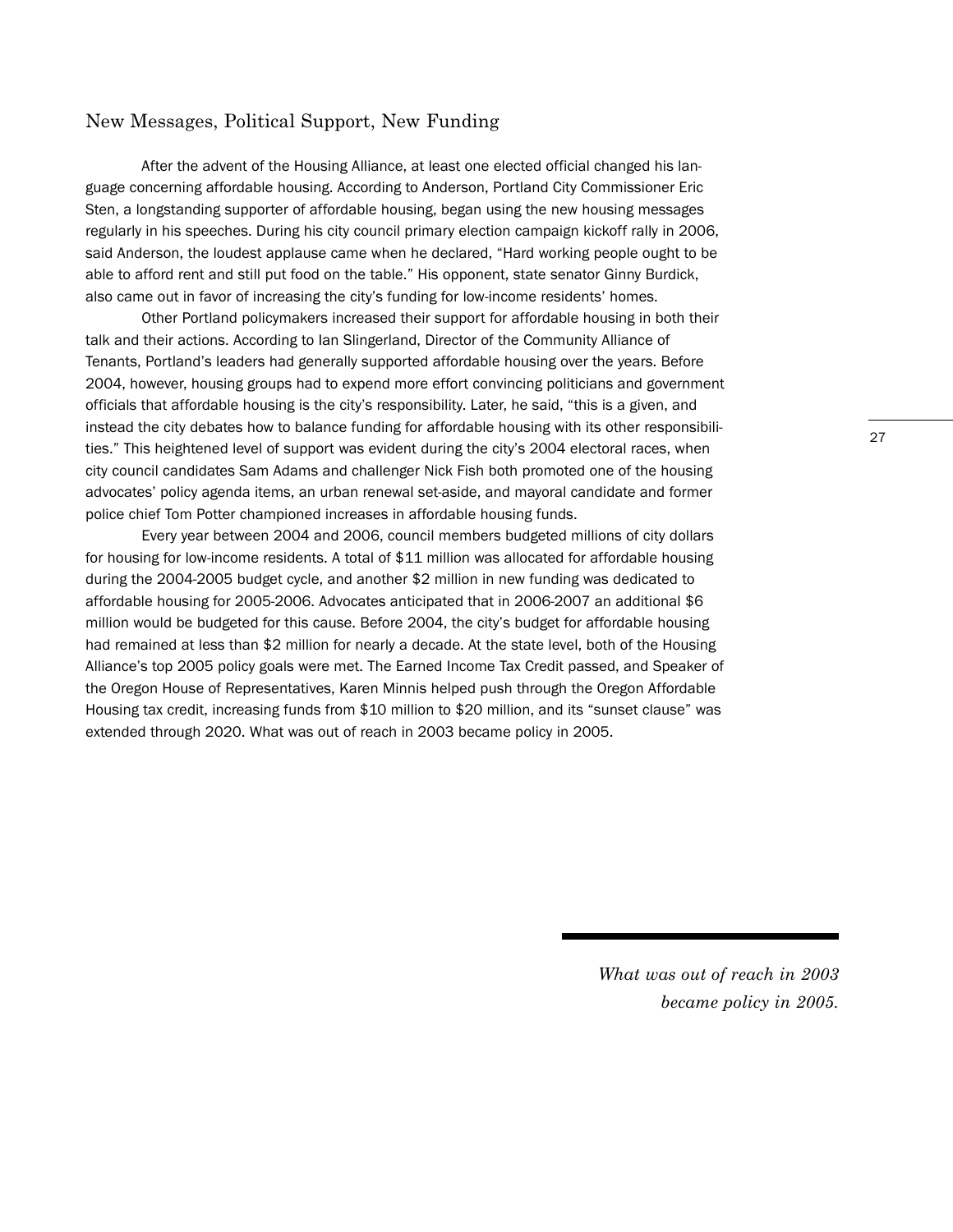#### Pushing Ahead

Due to their new alliances and advocacy efforts, by 2006 housing proponents felt that their policy agenda was better positioned to succeed in Salem in 2007. The Housing Alliance had established its legislative priorities almost a year before the beginning of the 2007 legislative session; and, for the first time ever, revenue hearings would be held on affordable housing well in advance of the session. The Housing Alliance's new agenda set forth five specific goals for state lawmakers: (1) dedicate \$100 million from one-time and ongoing revenues for affordable housing; (2) remove the state's prohibition on local government's ability to vote on the inclusion of affordable housing with new housing construction; (3) assist residents faced with closure of manufactured home parks; (4) provide alternatives to residents who may be displaced due to condominium conversions; and (5) broaden investment guidelines to generate more Housing Trust Fund dollars. The Real Estate Transfer Fee has been replaced by a Document Recording Fee as the identified source of dedicated revenue. This fee will apply to a wider range of transactions but is a smaller fee on any one transaction. Advocates continued to incorporate their new messages in their materials, including the "backgrounders" or information sheets given to state legislators. The Housing Alliance also expects to launch a more concerted media campaign September through November 2006, involving editorial board visits, and more letters to the editor and op-ed placements.

Despite their many gains, some advocates felt a need for improvement in how the media advocacy tools are used. Some housing group leaders, for example, did not change how they talk about housing due to their lack of comfort with the new language. According to one advocate, "the frames didn't stick with me as well as with the others…I haven't put it into practice myself."

By early 2006, participation in the listserv was beginning to flag, with fewer people creating the primary drafts of opinion pieces. The Media Working Group had recruited only a handful of people as Letter-Writing Brigade members, the list of people that housing advocates were to call for rapid response letter-writing campaigns. Anderson had originally hoped to involve 50-100 people in this effort. He felt that a full-time staff person was needed to handle these time consuming, hands-on media activities.

By the spring of 2006, the housing advocates had come a long way since those frustrating days in Salem three years earlier. As housing costs continued to grow, more challenges lay ahead. But now the groups were working within the framework of a growing alliance. They had an arsenal of media advocacy tools and a trained cadre of individuals actively applying them. Their issue had become more prominent in the news, frequently framed in terms of their short list of core values. And more policy makers were stepping up to allocate more funding for affordable housing in Portland and across the state. Finally, some housing groups will always compete with one another for funds. But instead of fighting amongst themselves over small amounts of money, the coalition members have learned to advocate for larger pots of money from which funds can be allocated. Everything seemed to have changed, including and perhaps most importantly, the very way advocates thought about and framed the issue.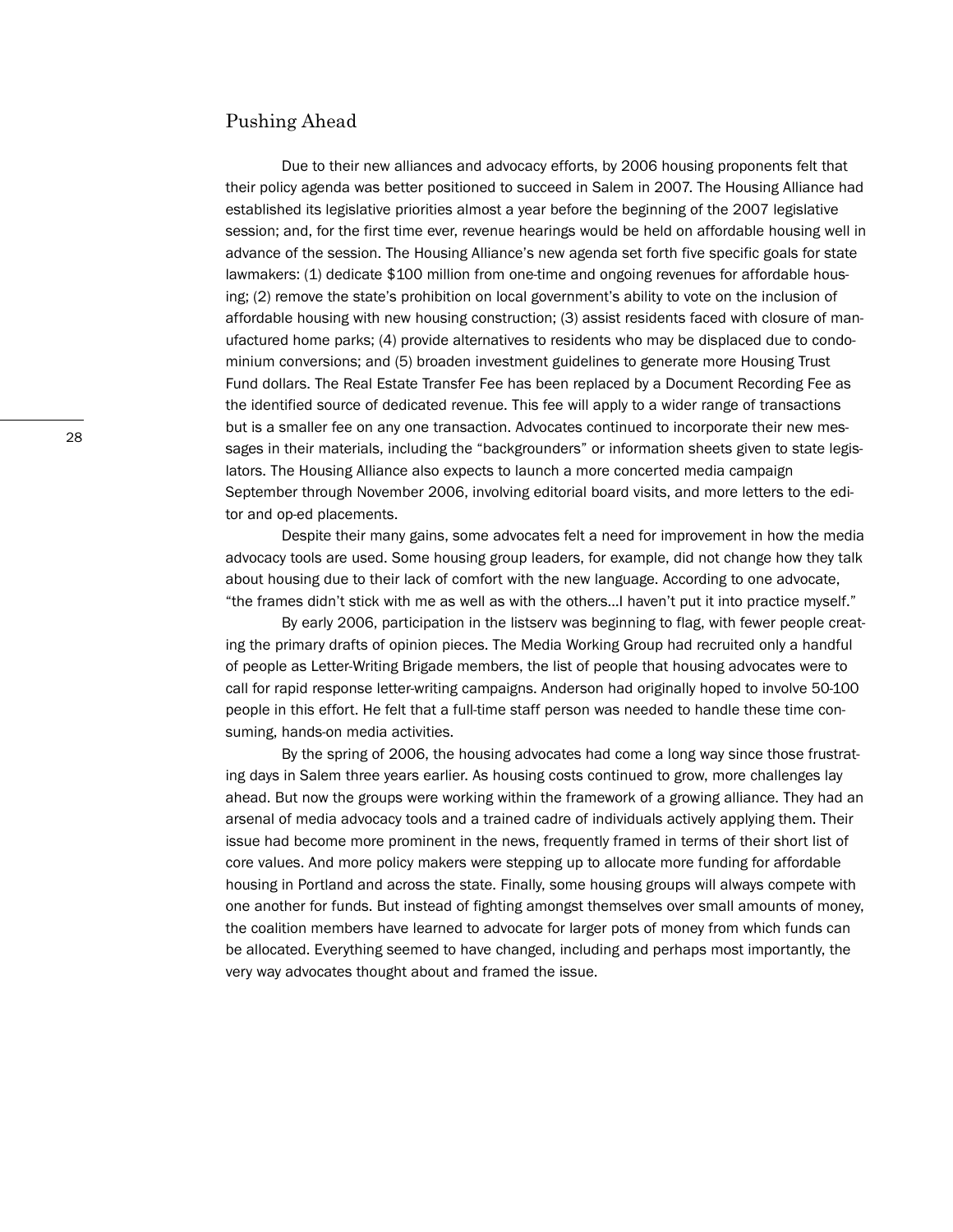# Coda: Policy Makers Continue to talk about Housing and Advocates Win New Victories

As of early June 2006, the Housing Alliance's policy agenda remained on track. On June 1, the House and Senate Interim Revenue Committee held a joint hearing to introduce the Housing Alliance's proposal for the 2007 session for \$100 million to be allocated for affordable housing in the 2007 legislative session. Ryan Deckert, the Senate Chair of the interim House Senate Revenue Committee, opened the hearing saying, "Today's hearing is about housing, and it is about opportunity."

Earlier, on April 20, 2006, the Portland City Council unanimously passed a resolution to create an urban renewal set-aside. This set-aside, which guarantees that a percentage of funds will be allocated for affordable housing as part of any urban renewal project undertaken in the city of Portland, has been one of *Affordable Housing Now!*'s central policy targets since 2002. Housing proponents are advocating that 30% of urban renewal funds be set-aside for this purpose. The resolution directs city agencies to work with *Affordable Housing Now!* and other stakeholders to submit a set-aside implementation plan to the city council by September 1, 2006. Previously "this was considered an almost impossible victory," Anderson said.<sup>19</sup>

According to Anderson, the speakers bureau played a pivotal role in getting the urban renewal set-aside on the city's policy agenda in 2006. Prior to the passage of this resolution, *Affordable Housing Now!* had strategically dispatched 15 speakers to four city budget hearings convened by the mayor over a four-month period. Eight speakers appeared at the first of these forums. Since school issues were often voiced as concerns at these meetings, the speakers most frequently used the message, "children need an opportunity to succeed in school and life." As the mike moved around the room in "Phil Donahue" style at these hearings, others in the crowd would repeat parts of this message. In the end, said Anderson, the speakers "forced a discussion of urban renewal through the budget process." Not only was the issue placed on the policy agenda for discussion, but it has now been passed into law.

<sup>19</sup> CDN Electronic Newsletter April 27, 2006. "Council Unanimously Passes Sten-Adams Urban Renewal Set-Aside Resolution." Available at http://cdnportland.org/CDN\_news\_042706.html#Portland\_TIF\_SetAside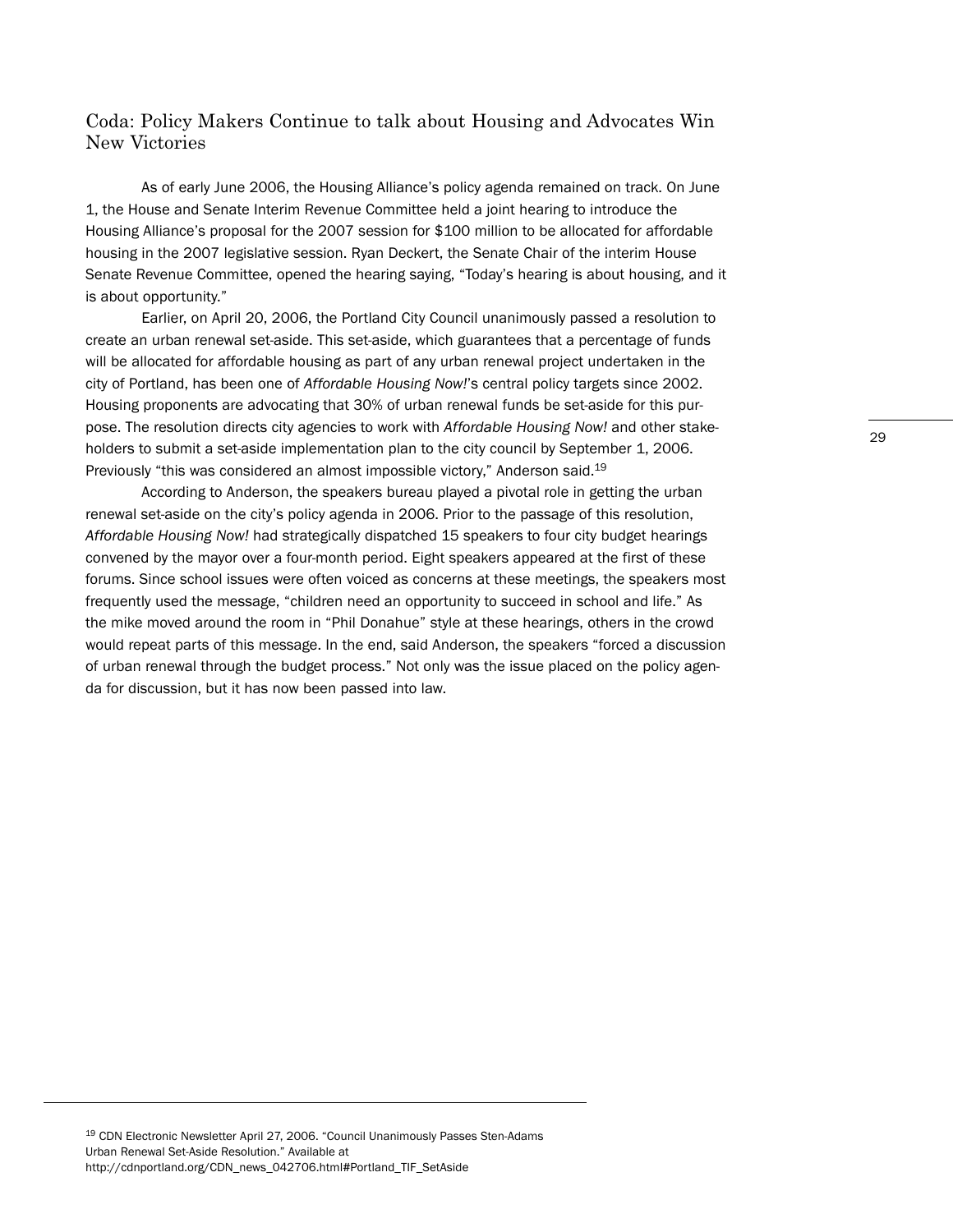#### Lessons Learned

#### **1. Level 1 messages done right accommodate different Level 3 policies.**

The range and type of housing policies pursued at both city and state levels shifted over time between 2003 and 2006. Advocates sought after some of these consistently throughout this period, such strengthening the Oregon Affordable Housing Tax Credit and establishing an urban renewal set aside for the city of Portland. Other goals changed, either in terms of the policy to pursue, the policy component to emphasize, or the policy's level of priority. Preserving the Housing Trust Fund in 2003 became less of a priority in 2005. The 2005 policy agenda included increasing the eligibility criteria for the earned income tax credit, a goal that had not been pursued in 2003. Those initially advocating for the Real Estate Transfer Fee in 2003 abandoned this pursuit in 2005 in favor of lobbying for statewide policy initiatives.

As the advocates learned, policy goals are communicated in Level 3 messages. Some of these Level 3 policies changed over time, but the advocates consistently remained grounded in Level 1 values such as fairness, reward for effort, and the opportunity to succeed in life. The advocates had successfully made the transition from talking about Level 3 to talking about Level 1 in their public communications and policy advocacy. Moving forward, these values frames would remain a foundation accommodating a range of various Level 3 policy goals.

#### **2. Media advocacy strategies must be embedded in a larger advocacy strategy.**

The success of the advocates' media advocacy strategies was contingent upon having the right partners in place and selecting the right policies to pursue. Their media efforts were embedded in a larger advocacy strategy, which included learning from the successes of others, coalition building, and crafting strategic, unified policy agendas.

Early on, the advocates reached out to the Washington Low Income Housing Alliance to learn what strategies they had used to build a broad base of political support for affordable housing. The Housing Alliance subsequently created in Oregon was patterned after this coalition. Key to the success of this newly formed coalition of diverse constituents was its ability to set aside differing priorities to focus on a small number of winnable policy targets to which all parties could agree. It was the people in these partnerships who sought to frame their issue in a unified manner in the media, for the public, and with policy makers. And it was these partners who motivated others to join their cause in the process. This approach brought the coalition new gains in the 2005 state legislature, held further promise for the 2007 legislative session, and gave new housing victories to the city of Portland. The tools they used — including the letter writing campaigns, the speakers' bureau, and the modified print communications — helped them get there.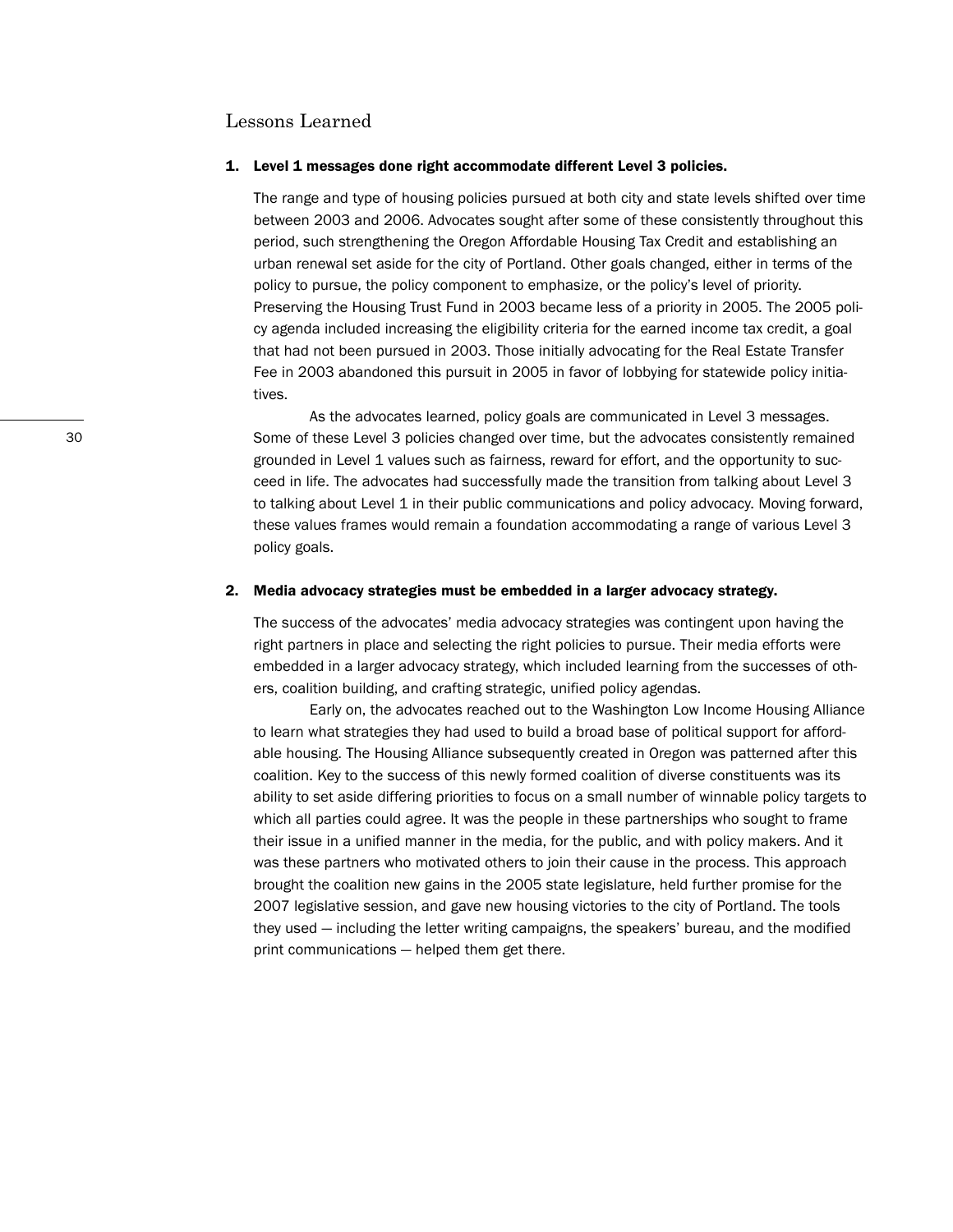#### **3. Even seasoned advocates can benefit from training and reexamining basic assumptions.**

Before the first media advocacy training session, some affordable housing advocates did not believe they needed more training. Thinking it would be yet another training session on how to talk with legislators and give testimony, some asked, according to Anderson, "why should we show up for this template thing? We know how to do that." Indeed, the affordable housing advocates knew their issue forwards and backwards. They were experts at providing information and statistics supporting their proposed policies.

The media advocacy training was more than just another training session  $-$  it was an experience that challenged the advocates' assumptions that solely providing information would motivate policy makers to address the problem of affordable housing. Instead the training focused on the importance of appealing to core values in advocating for change. The training made explicit that the advocates' motivation to do this work was grounded in their own set of deeply held values. Framing their issue in terms of these and other widely held values could move policy makers and others to take up their cause. The provision of detailed information about the problem and its solution is necessary to all advocacy work, but the advocates gained skills so they could consistently ground this information in succinct, clear messages conveying the values of fairness, reward for effort, and opportunity.

#### **4. Success breeds success.**

One success led to another as the advocates applied their overall campaign strategy and used their media advocacy tools. Framing their issue within core values made it easier to recruit speakers bureau participants and writers of opinion pieces for the media. It simplified the task of developing public communications materials, and facilitated the advocates' lobbying efforts among politicians in Portland and Salem. Forging the coalition built political clout and widened the circle of people who could communicate key housing messages and policy goals. Policies that were unattainable in 2003 were won in 2005. Having a coalition in place enabled advocates to set their 2007 advocacy agenda earlier than ever before, and the 2005 successes in Salem informed the coalition about politically viable goals to aim for in 2007.

All of these efforts have helped raise the profile of affordable housing in Oregon. "There was no lightning bolt," said Byrd. "People didn't immediately start talking differently about the issue. But people have a stronger commitment to it now. Our newspaper has spent a lot of ink time and space on it. We can't take full credit for this; some of it is the market and economic pressures. But some of it is our media work, our coalition-building work….the messaging helps us motivate people. We're out there pushing, and we now have more opportunities to talk about our issue."